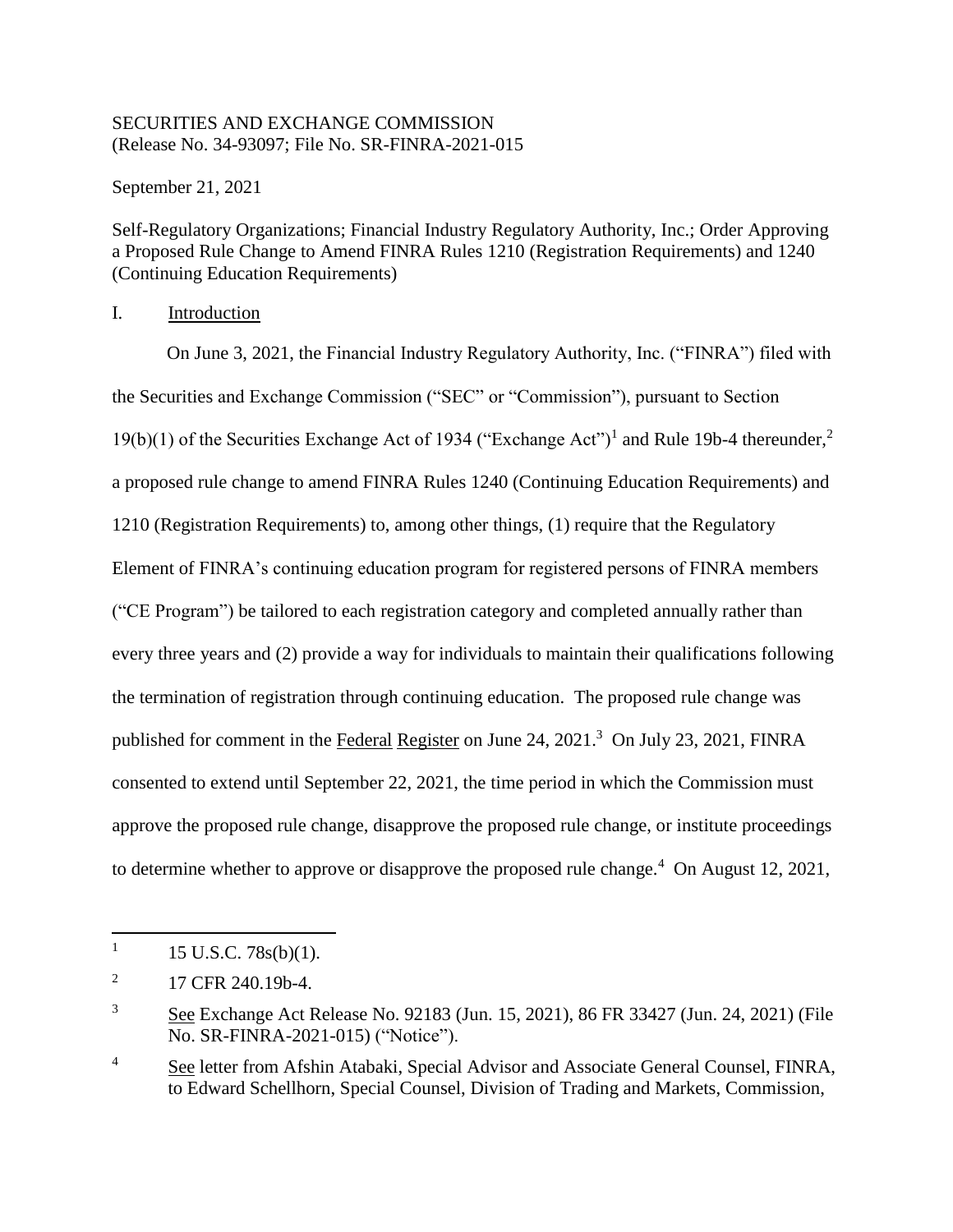FINRA responded to the comment letters received in response to the Notice.<sup>5</sup> This order approves the proposed rule change.

# II. Description of the Proposed Rule Change

# A. Background

As discussed in the Notice, FINRA's CE Program is codified under Rule 1240. The CE

Program currently requires registered persons to complete continuing education consisting of a

Regulatory Element and a Firm Element.<sup>6</sup> The Regulatory Element, which is administered by

FINRA, focuses on regulatory requirements and industry standards,<sup>7</sup> while the Firm Element is

provided by each firm and focuses on, among other things, securities products, services and

strategies the firm offers, firm policies, and industry trends. $8$  FINRA is proposing to amend Rule

1240 and make conforming amendments to Rule 1210 to modify aspects of both the Regulatory

Element and the Firm Element.<sup>9</sup>

 $\overline{a}$ 

dated July 23, 2021. This letter is available at [https://www.finra.org/sites/default/files/2021-07/SR-FINRA-2021-015-Extension1.pdf.](https://www.finra.org/sites/default/files/2021-07/SR-FINRA-2021-015-Extension1.pdf)

<sup>5</sup> See letter from Afshin Atabaki, Special Advisor and Associate General Counsel, FINRA, to Vanessa Countryman, Secretary, Commission, dated August 12, 2021, 2021 ("FINRA Letter"). The FINRA Letter is available at [https://www.sec.gov/comments/sr-finra-2021-](https://www.sec.gov/comments/sr-finra-2021-015/srfinra2021015-9135950-247347.pdf) [015/srfinra2021015-9135950-247347.pdf.](https://www.sec.gov/comments/sr-finra-2021-015/srfinra2021015-9135950-247347.pdf)

<sup>6</sup> See FINRA Rule 1240. See also FINRA Rule 1210.07 (All Registered Persons Must Satisfy the Regulatory Element of Continuing Education).

<sup>&</sup>lt;sup>7</sup> FINRA's website describes the Regulatory Element as being focused on compliance, regulatory, ethical and sales practice standards. According to FINRA, its content is derived from industry rules and regulations, and accepted standards and practices in the industry. Moreover, participants must demonstrate proficiency in order to satisfy the continuing education requirements. See [https://www.finra.org/registration-exams](https://www.finra.org/registration-exams-ce/continuing-education#regulatory)[ce/continuing-education#regulatory.](https://www.finra.org/registration-exams-ce/continuing-education#regulatory)

<sup>&</sup>lt;sup>8</sup> See Notice, 86 FR at 33428.

<sup>&</sup>lt;sup>9</sup> FINRA stated that the proposed rule change was developed in close consultation with the Securities Industry/Regulatory Council ("CE Council") and discussions with stakeholders, including the North American Securities Administrators Association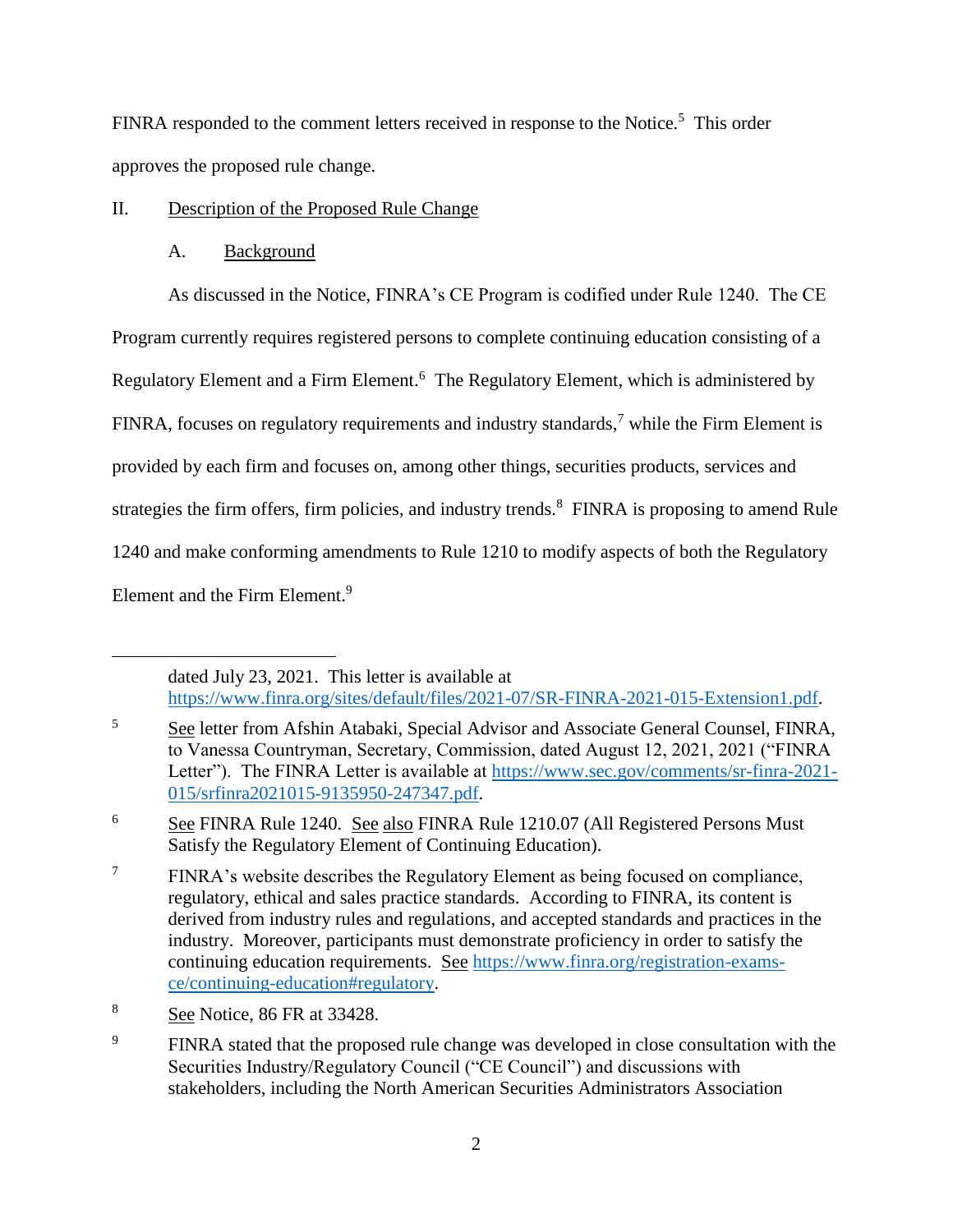In addition, FINRA stated in the Notice that it and the CE Council also plan to enhance the CE Program in other ways that do not require changes to FINRA's rules.<sup>10</sup> Among other things, FINRA and the CE Council will work together to incorporate a variety of instructional formats (including a mobile-compatible format) and provide firms with advance notice of Regulatory Element topics as well as additional resources and guidance to help firms develop effective Firm Element training programs.<sup>11</sup>

B. Transition to an Annual Regulatory Element for Each Registration Category

Currently, FINRA Rule 1240(a) initially requires a registered person to complete the applicable Regulatory Element within 120 days after the person's second registration anniversary date and, thereafter, within 120 days after every third registration anniversary date.<sup>12</sup> FINRA's proposed rule change would amend FINRA Rule 1240(a) and Rule 1210.07 to require registered persons to complete the Regulatory Element of the CE Program annually by December 31. Firms, however, would have the flexibility to require their registered persons to complete the Regulatory Element sooner than December 31, which would allow firms to coordinate the timing of the Regulatory Element with other training requirements, including the Firm Element.<sup>13</sup>

<sup>10</sup> See Notice, 86 FR at 33428.

 $11$  See id.

 $\overline{a}$ 

<sup>12</sup> See FINRA Rule  $1240(a)(1)$ .

<span id="page-2-0"></span><sup>(&</sup>quot;NASAA"). Specifically, FINRA stated that the proposed changes to the CE Program are based in part on the CE Council's September 2019 recommendations to enhance the CE Program. See Notice, 86 FR at 33429.

<sup>&</sup>lt;sup>13</sup> See Notice, 86 FR at 33429. FINRA also stated that individuals who would be registering as a representative or principal for the first time on or after the implementation date of the proposed rule change would be required to complete their initial Regulatory Element for that registration category in the next calendar year following their registration. In addition, subject to specified conditions, individuals who would be reregistering as a representative or principal on or after the implementation date of the proposed rule change would also be required to complete their initial Regulatory Element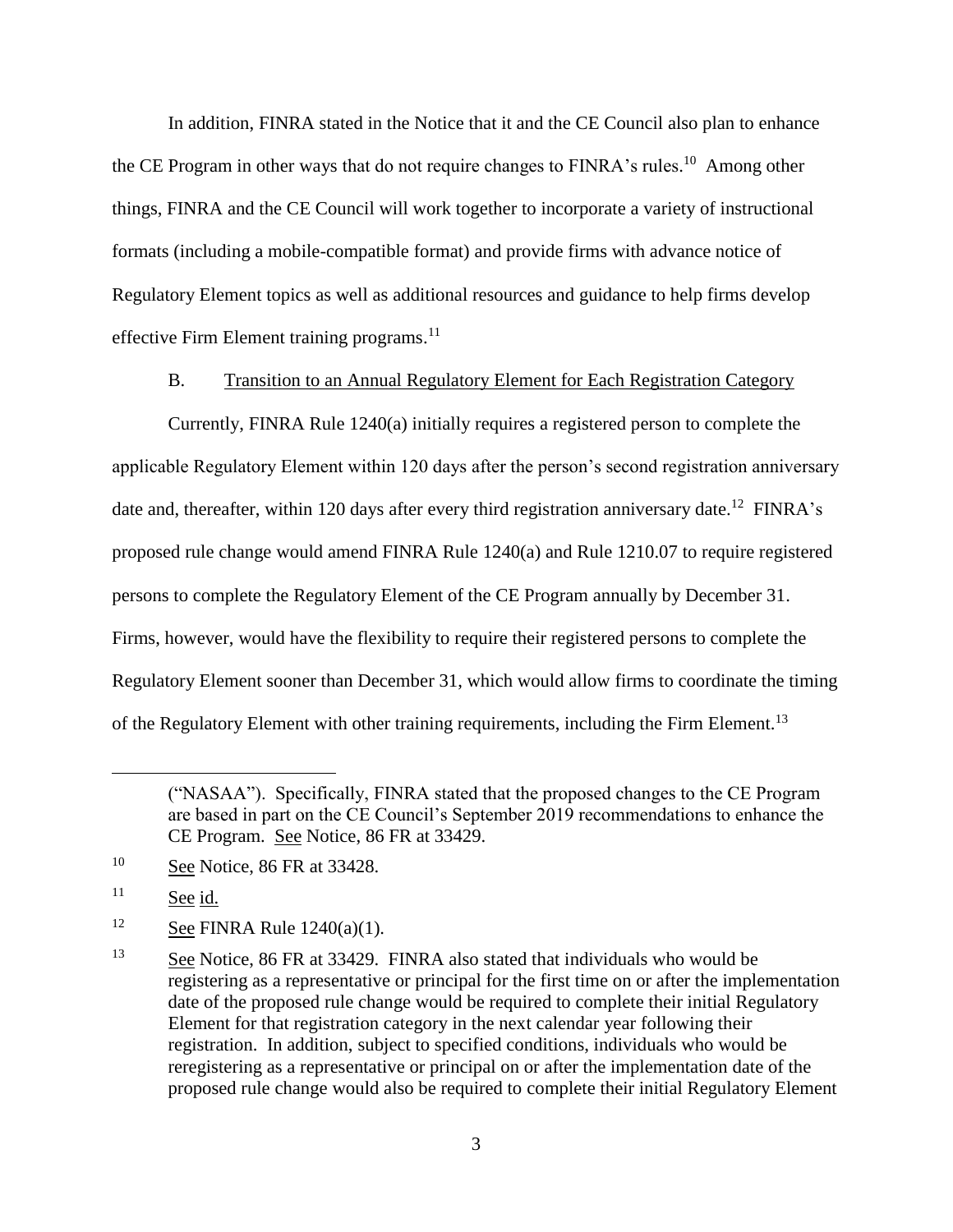Similarly, the proposed rule change would preserve FINRA's ability to extend the time by which a registered person must complete the Regulatory Element for good cause shown if requested in writing and with supporting documentation.<sup>14</sup> Consistent with current requirements, individuals who fail to complete their Regulatory Element within the prescribed period would be automatically designated as "CE inactive"<sup>15</sup> in the Central Registration Depository ("CRD") system<sup>16</sup> until the requirements of the Regulatory Element have been satisfied.<sup>17</sup>

FINRA stated that the current content of the Regulatory Element is broad in nature, applying to both representatives and principals in a single format that leads individuals through a story depicting scenarios that they may encounter in the course of their work.<sup>18</sup> The proposed

for that registration category in the next calendar year following their reregistration. See id. at 33429.

<sup>&</sup>lt;sup>14</sup> See proposed Rule 1240(a)(2). See also Notice, 86 FR at 33429. FINRA may also grant conditional examination waivers requiring individuals to complete the Regulatory Element by a specified date. Non-registered individuals who are participating in the Financial Services Affiliate Waiver Program ("FSAWP") under Rule 1210.09 ("FSAWP Participants") are also subject to the Regulatory Element. See Notice, 86 FR at 33428.

<sup>&</sup>lt;sup>15</sup> See proposed Rule 1240(a)(2). A CE inactive person is prohibited from performing, or being compensated for, any activities requiring FINRA registration, including supervision. Additionally, if registered persons remain CE inactive for two consecutive years, they must requalify by retaking required examinations (or obtain a waiver of the applicable qualification examinations). See Notice, 86 FR at 33428.

<sup>16</sup> See [https://www.finra.org/registration-exams-ce/classic-crd.](https://www.finra.org/registration-exams-ce/classic-crd) As stated on the website, FINRA integrated the registration filing functionality that supports the CRD Program into FINRA Gateway, available at [https://www.finra.org/filing-reporting/finra-gateway.](https://www.finra.org/filing-reporting/finra-gateway) The standalone CRD features were retired August 21, 2021.

<sup>17</sup> See Notice, 86 FR at 33428.

<sup>&</sup>lt;sup>18</sup> See id. FINRA stated that the Regulatory Element currently consists of a subprogram for registered persons generally, and a subprogram for principals and supervisors. According to FINRA, while some of the current Regulatory Element content is unique to particular registration categories, most of the content has broad application to both representatives and principals. FINRA also stated that the Regulatory Element was originally designed at a time when most individuals had to complete the Regulatory Element at a test center, and its design was shaped by the limitations of the test center-based delivery model.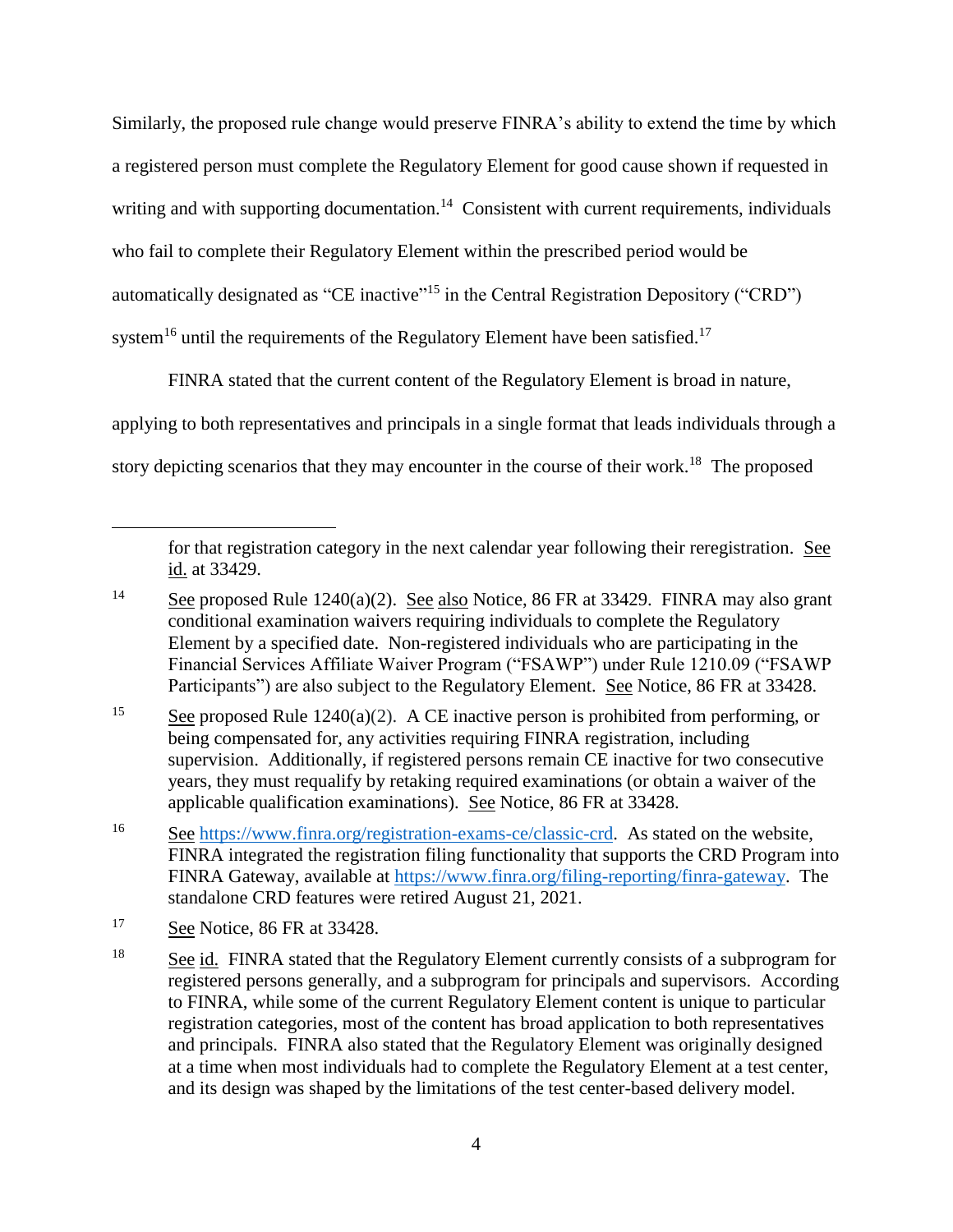rule change would instead tailor the content of the Regulatory Element to each registration category. Thus, registered persons would be required to complete content specifically designed for each representative or principal registration category that they hold.<sup>19</sup>

FINRA's proposed rule change also proposes to amend Rule 1240(a) to include five additional elements such that: (1) individuals who are designated as CE inactive would be required to complete all of their pending and upcoming annual Regulatory Element, including any annual Regulatory Element that becomes due during their CE inactive period, to return to active status;<sup>20</sup> (2) the two-year CE inactive period would be calculated from the date individuals become CE inactive, and would continue to run regardless of whether individuals terminate their registrations;<sup>21</sup> (3) individuals who become subject to a significant disciplinary action may be required to complete assigned continuing education content as prescribed by  $FINRA$ ;<sup>22</sup> (4) individuals who have not completed any Regulatory Element content for a registration category in the calendar year(s) prior to reregistering would not be approved for registration for that category until they complete that Regulatory Element content, pass an examination for that registration category, or obtain an unconditional examination waiver for that registration

Since 2015, FINRA has transitioned the delivery of the Regulatory Element to an online platform ("CE Online"), which allows individuals to complete the content online at a location of their choosing, including their private residence. According to FINRA, the transition to CE Online has enhanced FINRA's ability to update continuing education content in a timelier fashion and to develop content that is tailored to each registration category as well as to present the materials in an optimal learning format. See id.

<sup>&</sup>lt;sup>19</sup> See proposed Rules  $1240(a)(1)$  and  $(a)(4)$ .

<sup>20</sup> See Notice, 86 FR at 33429-30.

<sup>&</sup>lt;sup>21</sup> See Notice, 86 FR at 33430.

<sup>22</sup> See id.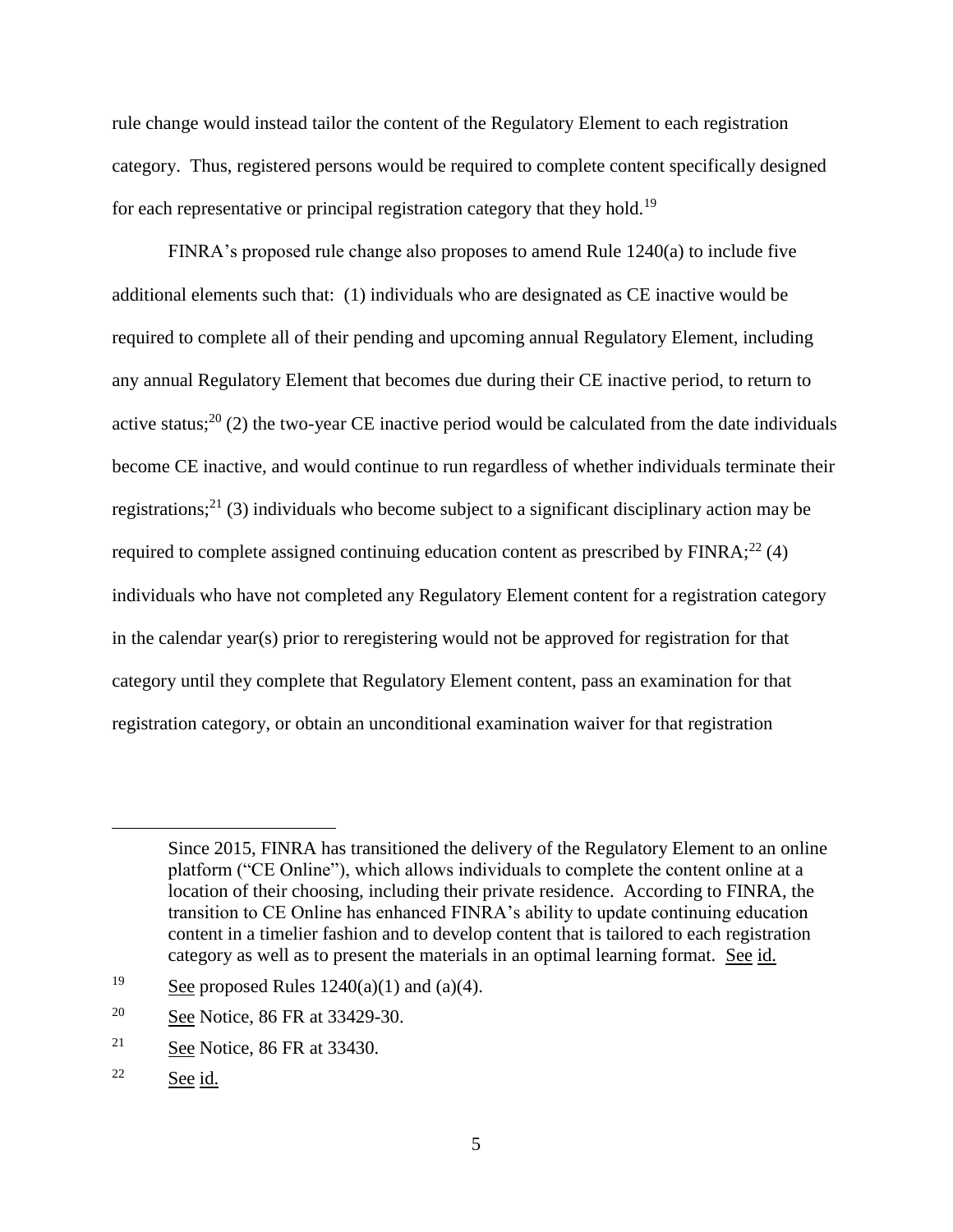category, whichever is applicable;<sup>23</sup> and (5) the Regulatory Element requirements would apply to individuals who are registered, or are in the process of registering as a representative or principal.<sup>24</sup>

FINRA stated that moving to an annual Regulatory Element requirement that is tailored to each registration category would further the goals of the Regulatory Element by helping ensure that registered persons are better trained in more recent regulatory issues, allowing them to perform their work in a more compliant and effective manner.<sup>25</sup> For instance, FINRA stated that transitioning to an annual Regulatory Element cycle would help ensure that registered persons receive more frequent assessments on current issues and better understand recent regulatory changes.<sup>26</sup> Specifically, FINRA stated that registered persons would be current on issues and regulatory changes that would enable them to perform their work in a more compliant and effective manner than would otherwise be possible with Regulatory Element training taking place only once every three years under the current CE Program.<sup>27</sup> According to FINRA, this enhanced timeliness and relevance of the Regulatory Element would reduce firms' regulatory risk as well as enhancing compliance and reducing compliance-related costs.<sup>28</sup>

 $\overline{a}$ 

 $28$  See id.

<sup>23</sup> See Notice, 86 FR at 33430.

 $24$  See id.

<sup>&</sup>lt;sup>25</sup> See Notice, 86 FR at 33434.

 $26$  See id.

<sup>27</sup> See id.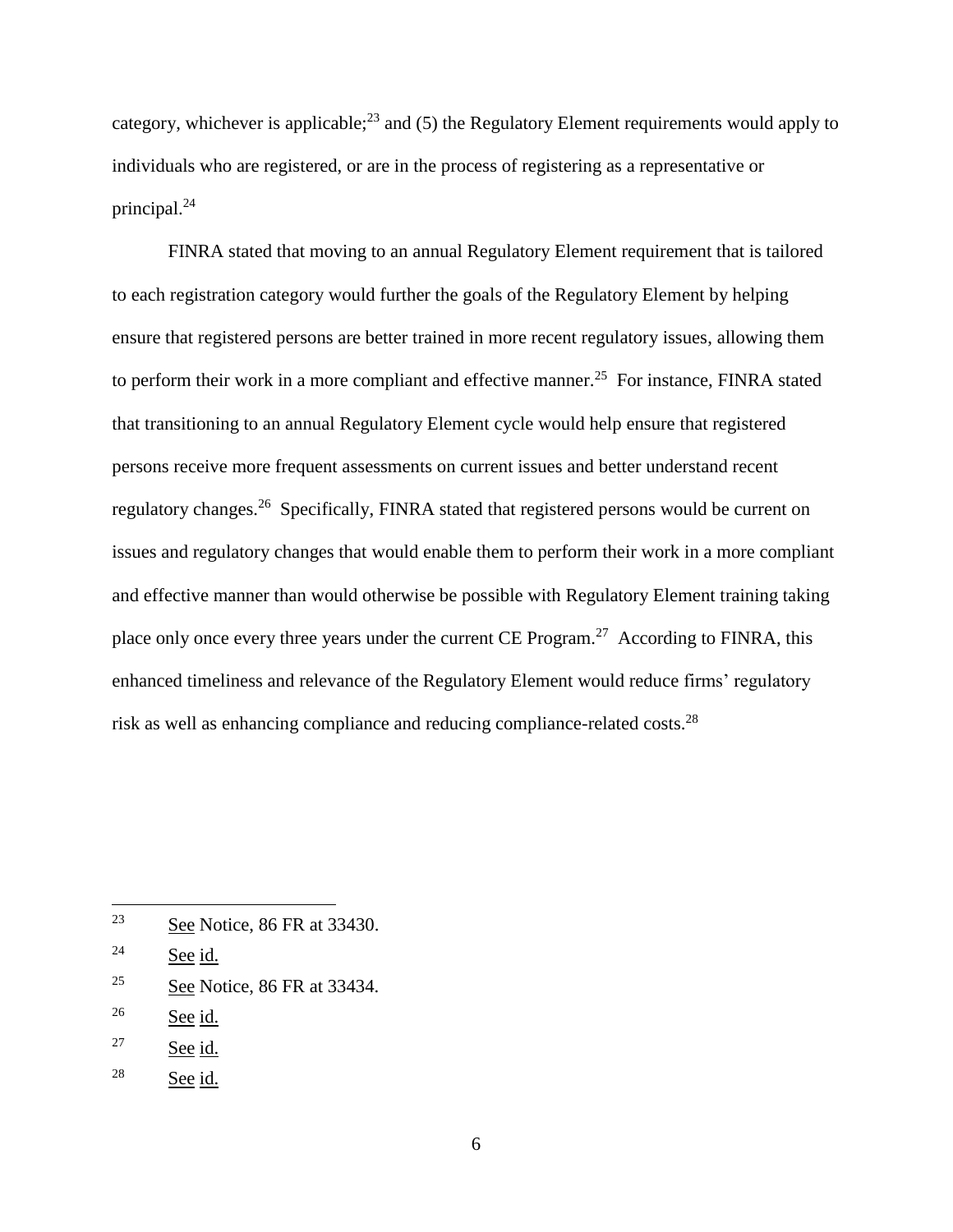# C. Recognition of Other Training Requirements for Firm Element and Extension of Firm Element to All Registered Persons

Currently, Rule 1240(b) requires a firm to develop and administer an annual Firm Element training program for its covered registered persons.<sup>29</sup> The Firm Element must, at a minimum, include training in ethics and professional responsibility, as well as training in the following items concerning securities products, services, and strategies offered by the member: (1) general investment features and associated risk factors; (2) suitability and sales practice considerations; and (3) applicable regulatory requirements.<sup>30</sup> Firms are required to conduct an annual needs analysis to, at minimum, determine the appropriate Firm Element training for covered registered persons at the firm based on the specific business of the member, and then provide the Firm Element training annually.<sup>31</sup> The current rule does not expressly recognize other required training, such as training relating to the anti-money laundering ("AML") compliance program and training relating to the annual compliance meeting, for purposes of satisfying the Firm Element training.<sup>32</sup>

FINRA's proposed rule change would amend Rule 1240(b) to allow for recognition of the successful completion of existing firm training programs relating to the AML compliance program and the annual compliance meeting toward satisfying an individual's annual Firm

<sup>&</sup>lt;sup>29</sup> See Rule 1240(b). See also Notice,  $86$  FR at 33428. The rule defines "covered registered" persons" as any registered person who has direct contact with customers in the conduct of a member's securities sales, trading and investment banking activities, any individual who is registered as an Operations Professional or a Research Analyst, and the immediate supervisors of any such persons. See Rule 1240(b)(1).

<sup>30</sup> See Rule 1240(b). See also Notice, 86 FR at 33428.

 $31$  See Rule 1240(b). See also Notice, 86 FR at 33428.

<sup>&</sup>lt;sup>32</sup> See Rule 3310(e) and Rule 3110(a)(7). See also Notice, 86 FR at 33429.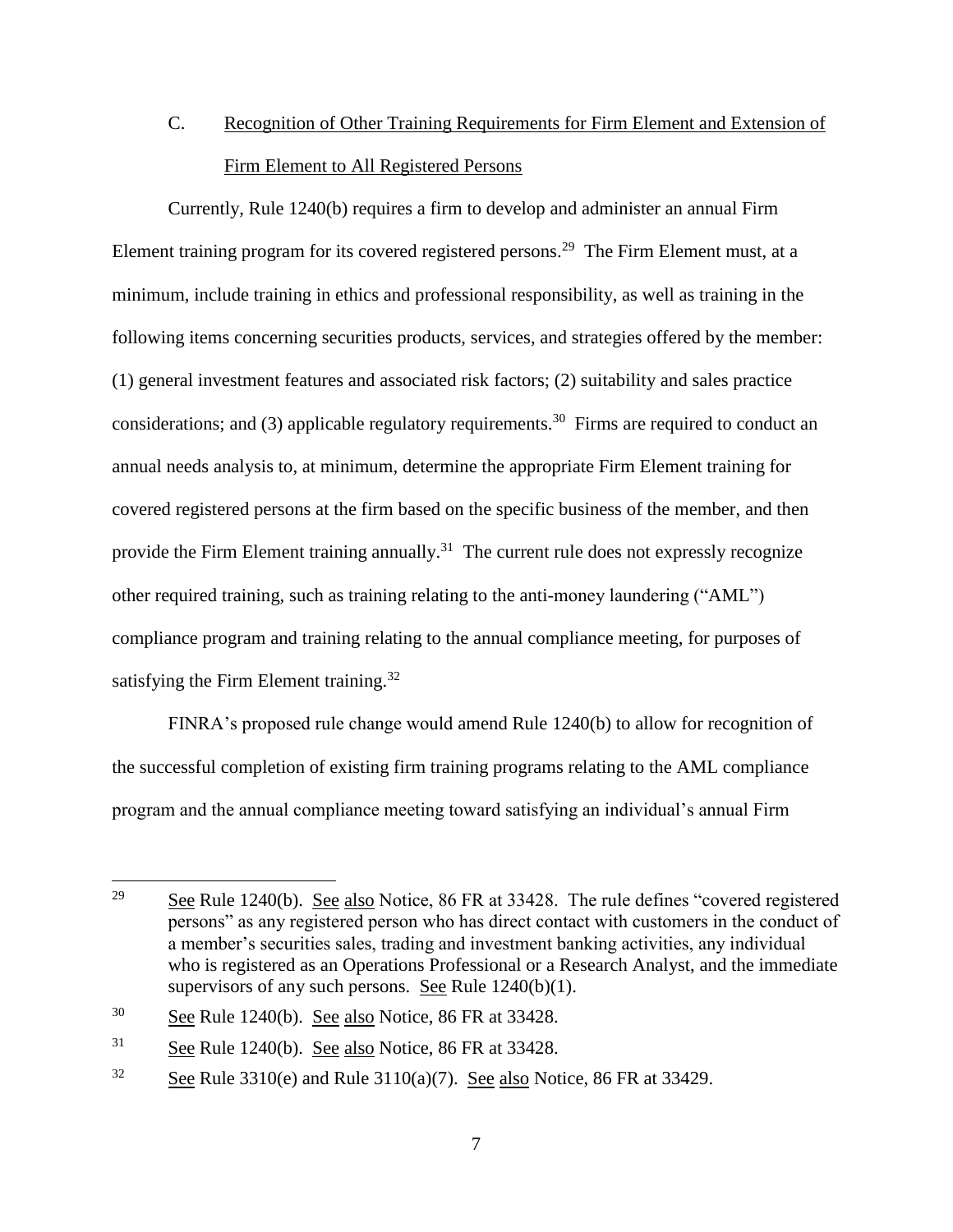Element requirement.<sup>33</sup> The proposed rule change would also amend the rule to extend the Firm Element requirement to all registered persons, including individuals who maintain solely a permissive registration consistent with Rule 1210.02, thereby further aligning the Firm Element requirement with other broadly-based training requirements.<sup>34</sup> FINRA also is proposing to modify the current minimum training criteria under Rule 1240(b) to provide that Firm Element training must cover topics related to the role, activities, or responsibilities of the registered person, as well as professional responsibility.<sup>35</sup>

FINRA stated that the proposed rule change would further enhance and streamline the Firm Element requirement.<sup>36</sup> Specifically, FINRA stated that the inclusion of an express recognition of existing firm training programs, such as the annual compliance meeting or AML training, toward satisfying an individual's Firm Element requirement would help firms conserve compliance resources currently devoted to duplicative training programs.<sup>37</sup> Additionally, FINRA stated that the extension of the Firm Element requirement to all registered persons would help ensure that firms enhance the securities knowledge, skill, and professionalism of all registered persons.<sup>38</sup> FINRA stated that it would also ensure that registered persons are provided more specific learning materials relevant to their day-to-day activities.<sup>39</sup>

 $33$ See proposed Rule  $1240(b)(2)(D)$ . See also Notice, 86 FR at 33430.

<sup>&</sup>lt;sup>34</sup> See proposed Rule 1240(b)(1). See also Notice, 86 FR at 33430.

<sup>&</sup>lt;sup>35</sup> See proposed Rule 1240(b)(2)(B). See also Notice, 86 FR at 33430.

<sup>36</sup> See Notice, 86 FR at 33434.

<sup>37</sup> See id.

<sup>38</sup> See Notice, 86 FR at 33438.

<sup>39</sup> See id.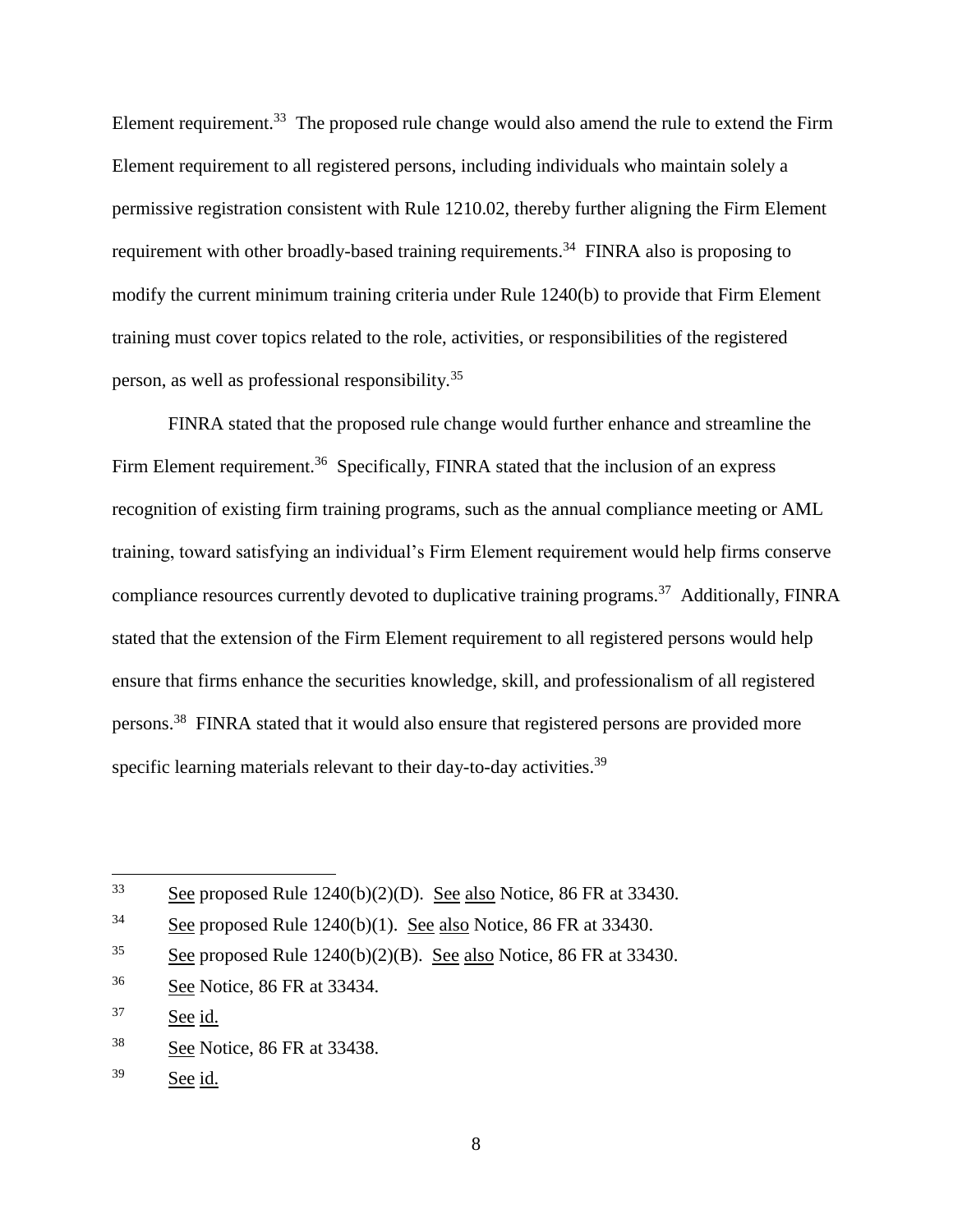#### D. Maintenance of Qualification After Termination of Registration

Currently, individuals whose registrations as representatives or principals have been terminated for two or more years may reregister as representatives or principals only if they requalify by retaking and passing the applicable representative- or principal-level examination or if they obtain a waiver of such examination(s) (the "two-year qualification period").<sup>40</sup> The proposed rule change would not eliminate the two-year qualification period. Instead, the proposed rule change would amend the rules governing requalification of registered representatives who have terminated their registration to provide individuals an alternative means of maintaining their qualifications and staying current on their regulatory and securities knowledge following the termination of a registration, subject to conditions and limitations outlined in further detail below.<sup>41</sup>

Specifically, the proposed rule change would adopt paragraph (c) under Rule 1240, and Supplementary Material .01 and .02 to Rule 1240, to provide eligible individuals who terminate any of their representative or principal registrations the option of maintaining their qualification for any of the terminated registrations for up to five years by completing continuing education.<sup>42</sup> This optional program would be limited by the following conditions: (1) individuals would be

<sup>40</sup> See Rule 1210.08 (Lapse of Registration and Expiration of SIE). FINRA also stated that the current two-year qualification period before an individual would need to retest and pass their examinations was adopted prior to the creation of the CE Program and was intended to ensure that individuals who reregister are relatively current on their regulatory and securities knowledge. See Notice, 86 FR at 33429.

<sup>&</sup>lt;sup>41</sup> See Notice, 86 FR at 33430. Eligible individuals who elect not to participate in the proposed continuing education program to maintain their qualifications would continue to be subject to the two-year qualification period.

<sup>&</sup>lt;sup>42</sup> See proposed Rule 1240(c) and Supplementary Material .01 and .02 to Rule 1240. See also Notice, 86 FR at 33430.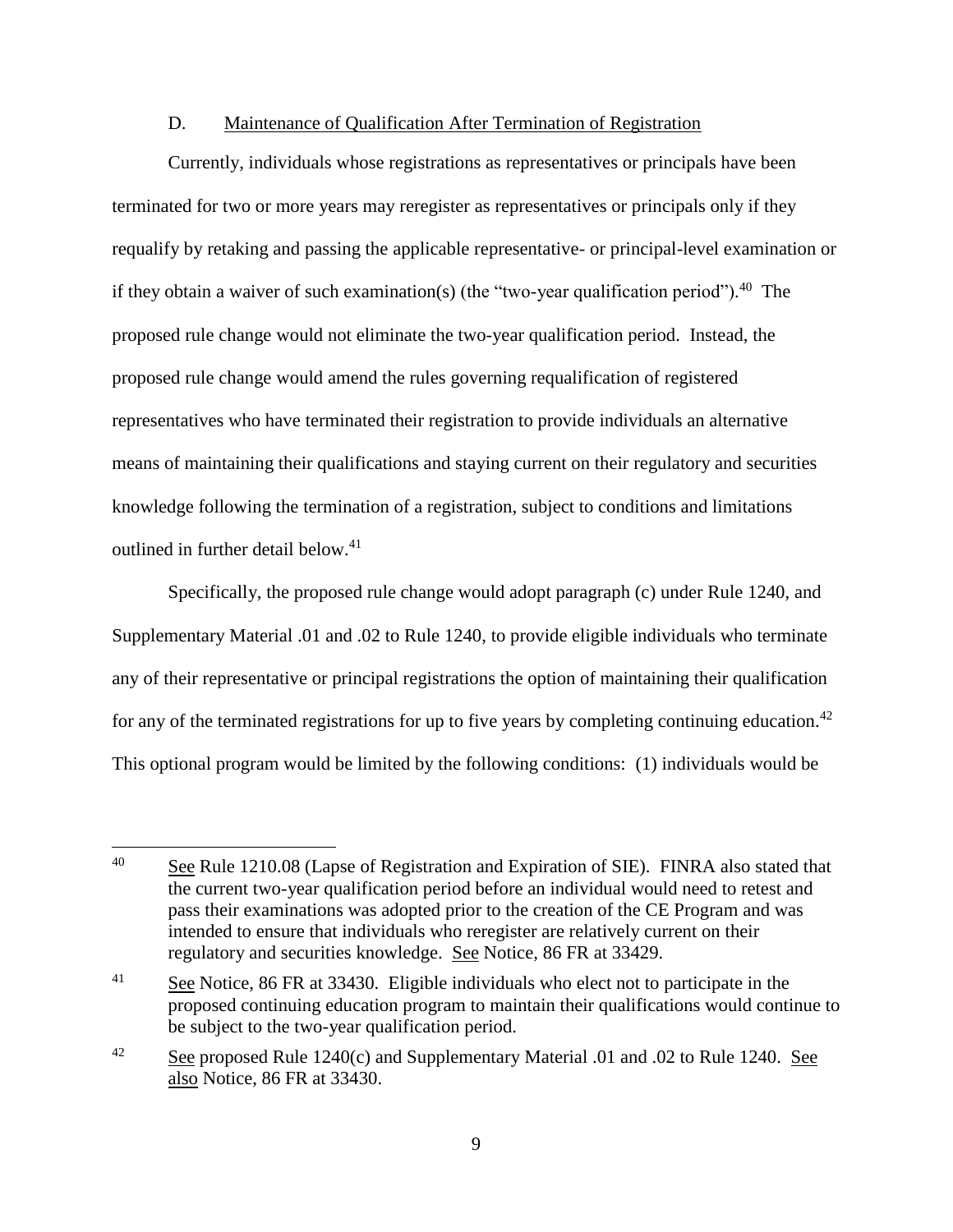required to be registered in the terminated category for at least one year immediately prior to the termination of the category;<sup>43</sup> (2) individuals could elect to participate when they terminate a registration or within two years from the termination of a registration;<sup>44</sup> (3) individuals would be required to complete annually all prescribed continuing education;<sup>45</sup> (4) individuals would have a maximum of five years in which to reregister;  $46$  (5) individuals who have been CE inactive for two consecutive years, or who become CE inactive for two consecutive years during their participation, would not be eligible to participate or continue;<sup>47</sup> and (6) individuals who are subject to a statutory disqualification, or who become subject to a statutory disqualification following the termination of their registration or during their participation, would not be eligible to participate in, or continue with, the program. $48$ 

FINRA also is proposing two additional provisions in the proposed rule change. The first is a look-back provision that would, subject to specified conditions, extend the application of the

<sup>47</sup> See id.

 $43$ See Notice, 86 FR at 33430.

<sup>&</sup>lt;sup>44</sup> See id. FINRA stated that individuals who elect to participate at the later date would be required to complete, within two years from the termination of their registration, any continuing education that becomes due between the time of their Form U5 submission and the date that they commence their participation. In addition, FINRA stated that it plans to enhance its systems to notify individuals of their eligibility to participate, enable them to affirmatively opt in, and notify them of their annual continuing education requirement if they opt in. See id.

<sup>&</sup>lt;sup>45</sup> See Notice, 86 FR at 33431. FINRA's proposed rule change would also allow FINRA to grant an extension of time for the participant to complete the prescribed continuing education following a participant's request in writing with supporting documentation and a showing of good cause. See id.

<sup>46</sup> See Notice, 86 FR at 33431.

<sup>&</sup>lt;sup>48</sup> See id. In addition, FINRA stated that any continuing education content completed in furtherance of this proposed program would be retroactively nullified upon disclosure of the statutory disqualification. See id.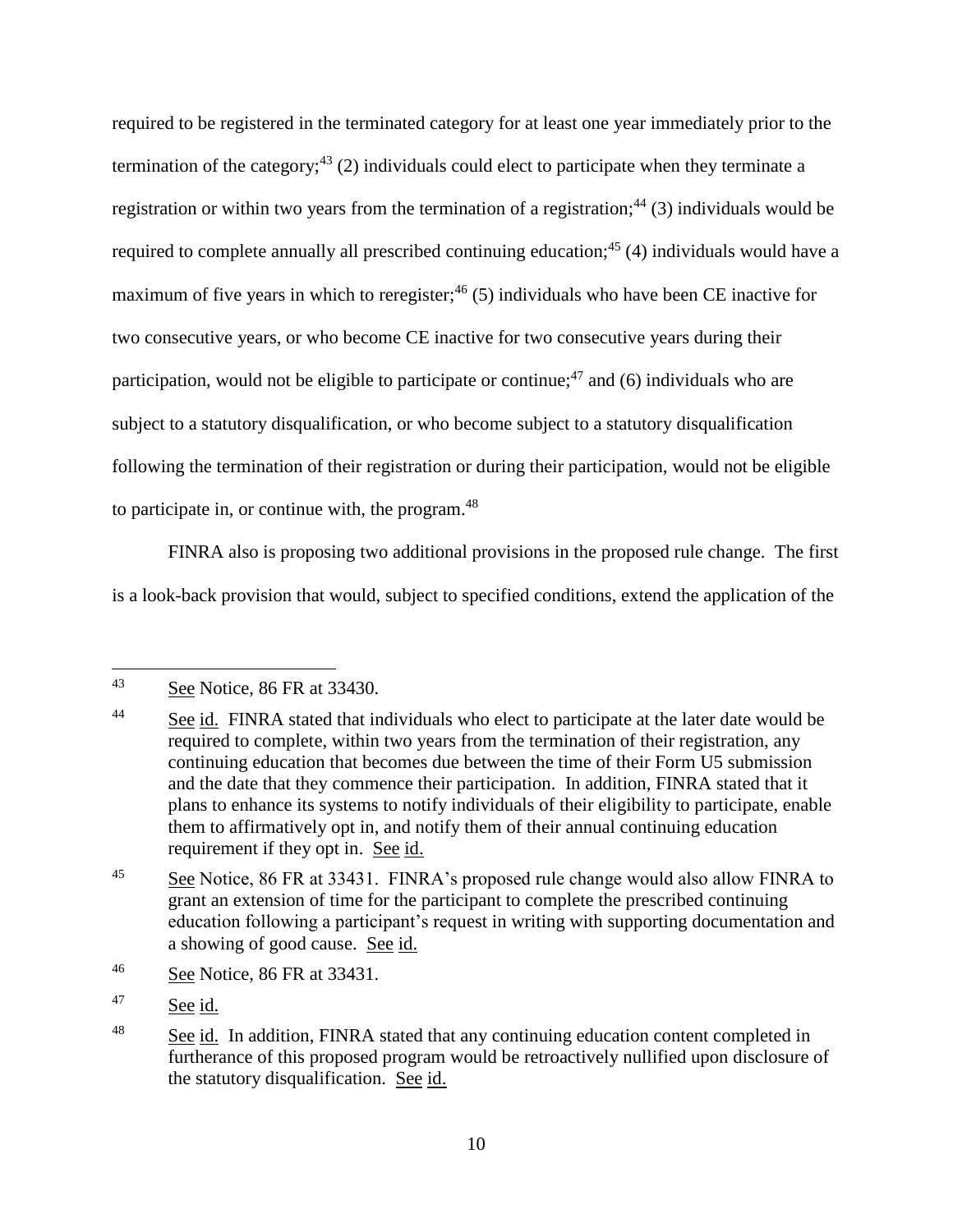proposed five-year option to individuals who have been registered as a representative or principal within two years immediately prior to the implementation date of the proposed rule change and individuals who have been FSAWP Participants immediately prior to the implementation date of the proposed rule change.<sup>49</sup> The second is a re-eligibility provision that would allow individuals to regain eligibility to participate in the proposed five-year continuing education option each time they reregister with a firm for a period of at least one year and subsequently terminate their registration, provided that they satisfy the other participation conditions and limitations.<sup>50</sup>

FINRA also is proposing conforming amendments to Rule 1210, including adding references to proposed Rule  $1240(c)$  under Rule  $1210.08^{51}$ 

According to FINRA, the continuing education content for participants of the proposed five-year continuing education option would consist of a combination of Regulatory Element content and content selected by FINRA and the CE Council from the Firm Element content

<sup>49</sup> <sup>49</sup> See Notice, 86 FR at 33431. Among other things, proposed Supplementary Material .01 to Rule 1240 and proposed Rule 1210.09 would provide the requirements and limitations to participation in this optional five-year continuing education period for FSAWP Participants, including when they would need to elect to participate, when they would need to complete their initial annual content, and adjustment of their initial participation period based on the date that their registration was terminated. Additionally, FINRA stated that while the current waiver program for FSAWP Participants would not be available to new participants upon implementation of the proposed rule change, individuals who are FSAWP Participants immediately prior to the implementation date of the proposed rule change could elect to continue in that waiver program until the program has been retired. The proposed rule change would preserve FINRA's ability to extend the time by which FSAWP Participants must complete the Regulatory Element for good cause shown under proposed Rule 1240(a)(2). See Notice, 86 FR at 33431.

<sup>50</sup> See Notice, 86 FR at 33431.

<sup>51</sup> See id.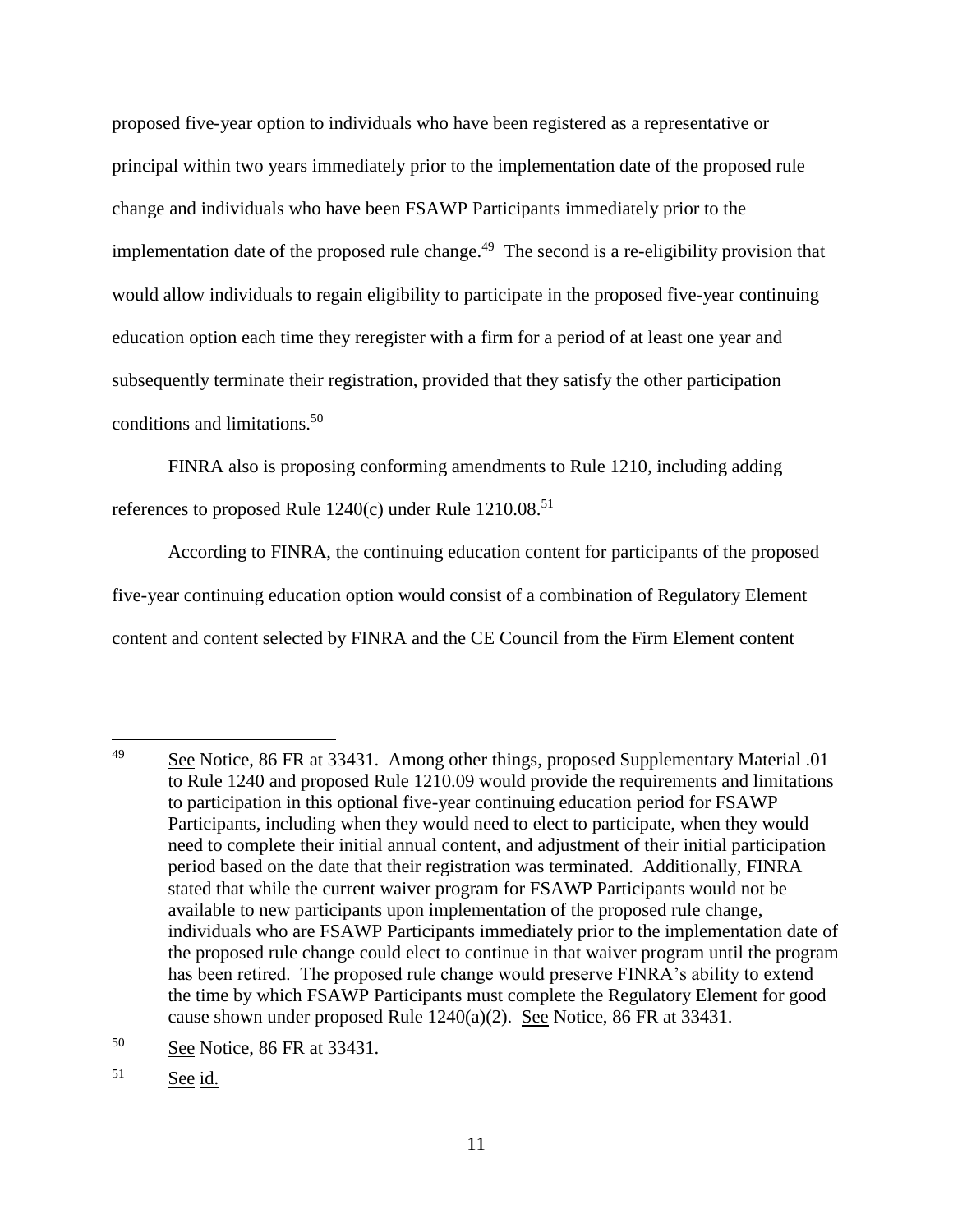catalog discussed further below.<sup>52</sup> The content would correspond to the registration category for which individuals wish to maintain their qualifications.<sup>53</sup> The proposed rule change would also provide that the continuing education content for participants of the proposed five-year continuing education option must be completed annually by December 31 each year, consistent with the proposed annual Regulatory Element provision.<sup>54</sup> In addition, FINRA stated that participants who are maintaining their qualification status for a principal registration category that includes one or more corequisite representative registrations would also need to complete required annual continuing education for the corequisite registrations in order to maintain their qualification status for the principal registration category.<sup>55</sup>

FINRA stated that the proposed rule change would: (1) incentivize individuals to stay current on their respective securities industry knowledge following the termination of any of their registrations; (2) promote investor protection given that the individuals availing themselves of this optional program would be subjected to continuing education that is as rigorous as the continuing education of registered persons, while providing an opportunity for the securities industry to retain skilled and experienced workers; (3) increase flexibility for individuals to address life and career events and necessary absences from registered functions without having to requalify each time; and (4) enhance diversity and inclusion in the securities industry by attracting and retaining a broader and diverse group of professionals.<sup>56</sup> FINRA has also stated

<sup>52</sup> See id.

<sup>53</sup> See id.

<sup>54</sup> See id. See also supra note [13](#page-2-0) and accompanying text.

<sup>&</sup>lt;sup>55</sup> See Notice, 86 FR at 33431.

<sup>56</sup> See Notice, 86 FR at 33431, 33435. According to FINRA, the proposed rule change may be of particular value to women and older workers. FINRA stated that women continue to be the primary caregivers for children and aging family members and, as a result, are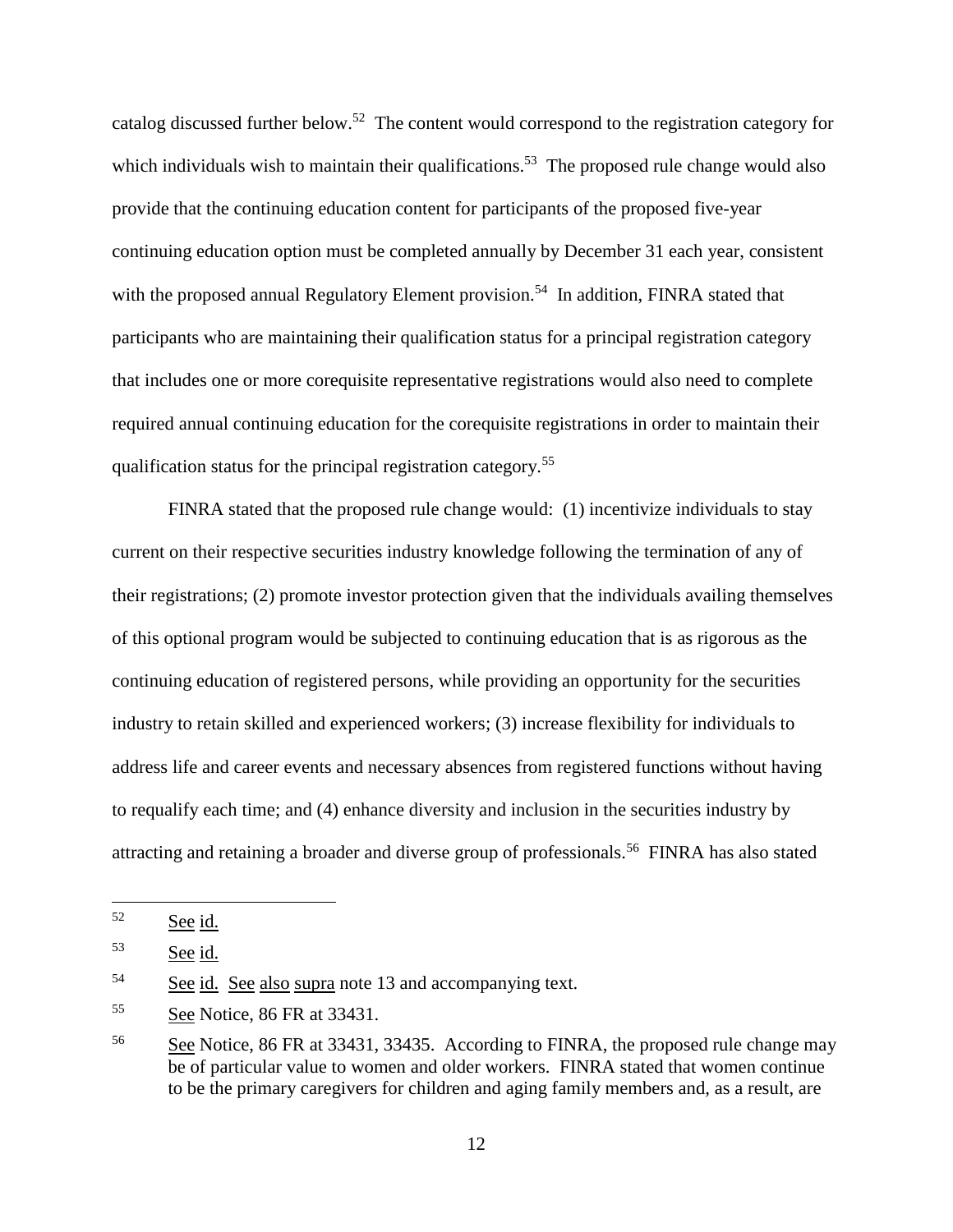that it plans to evaluate the efficacy of the proposed rule change following its implementation to ensure that it is meeting its goals.<sup>57</sup>

### E. Other Enhancements to the CE Program

FINRA stated in the Notice that it intends to make additional enhancements to the CE Program that will not require changes to FINRA rules.<sup>58</sup> FINRA stated that it would work with the CE Council to incorporate a variety of instructional formats to present the Regulatory Element content, including via a mobile compatible application.<sup>59</sup> In addition, FINRA stated that it would work with the CE Council to publish in advance the Regulatory Element learning topics for the next year so that firms may review those topics when developing their Firm Element training plan to avoid unnecessary duplication of topics if desired.<sup>60</sup> Given that the proposed rule change would transition to an annual Regulatory Element requirement, FINRA stated that it would assist firms with compliance with that requirement by enhancing its systems to provide

likely to be absent from the industry for longer periods of time than men. Additionally, FINRA stated that the proposed rule change would provide longer-term relief for older workers, who are at a higher risk of a job loss during certain economic downturns and who are likely to remain unemployed for longer periods of time than younger workers. See Notice, 86 FR at 33431.

<sup>57</sup> See Notice, 86 FR at 33431.

<sup>58</sup> See Notice, 86 FR at 33432.

<sup>59</sup> See id. In response to a Regulatory Notice that FINRA issued concerning proposed changes to the CE Program, it received a comment letter encouraging FINRA to make continuing education available via a mobile application. FINRA stated that it intends to take that suggestion and plans to make the Regulatory Element content available via a mobile application. See FINRA Letter at 2-3.

<sup>60</sup> See Notice, 86 FR at 33432.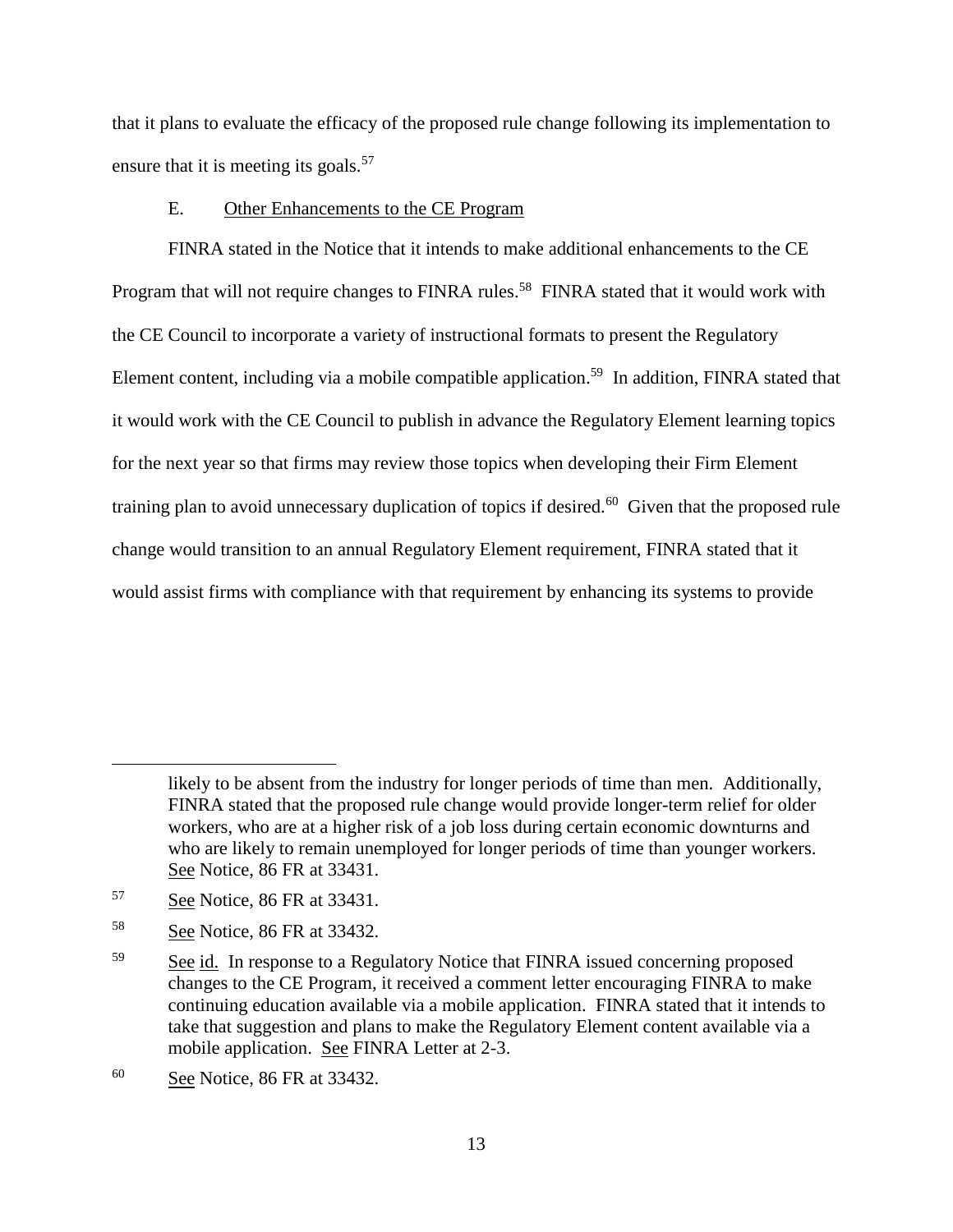firms and registered persons with additional notification, management, and tracking functionality.<sup>61</sup>

FINRA also stated that it would improve the guidance and resources available to firms to develop effective Firm Element training programs, such as updated guidance for developing and documenting training plans and specific principles.<sup>62</sup> Further, FINRA stated that it would work with the CE Council to develop a catalog of continuing education content that would serve as an optional resource for firms to select relevant Firm Element content and create learning plans for their registered persons.<sup>63</sup> According to FINRA, the catalog would include content developed by third-party training providers, FINRA, and the other Self-Regulatory Organizations participating in the CE Program.<sup>64</sup>

#### F. Effective Date

If the Commission approves the proposed rule change, FINRA will announce the implementation dates of the proposed rule change in a Regulatory Notice to be published no later than 90 days following Commission approval.<sup>65</sup>

 $61$  See id. FINRA stated that the transition to an annual Regulatory Element requirement would have the effect of increasing the number of registered persons who would be required to complete the Regulatory Element on an annual basis. As such, FINRA stated that the enhancement of notification, modification, and tracking functionality in its systems will be helpful for firms and individuals. See Notice, 86 FR at 33432.

 $62$  See Notice, 86 FR at 33432.

<sup>63</sup> See Notice, 86 FR at 33432, 33434. FINRA stated that firms would have the option of using the content in this catalog for purposes of their Firm Element training and would not be obligated to select content from the catalog.

<sup>64</sup> See Notice, 86 FR at 33432.

<sup>65</sup> See id.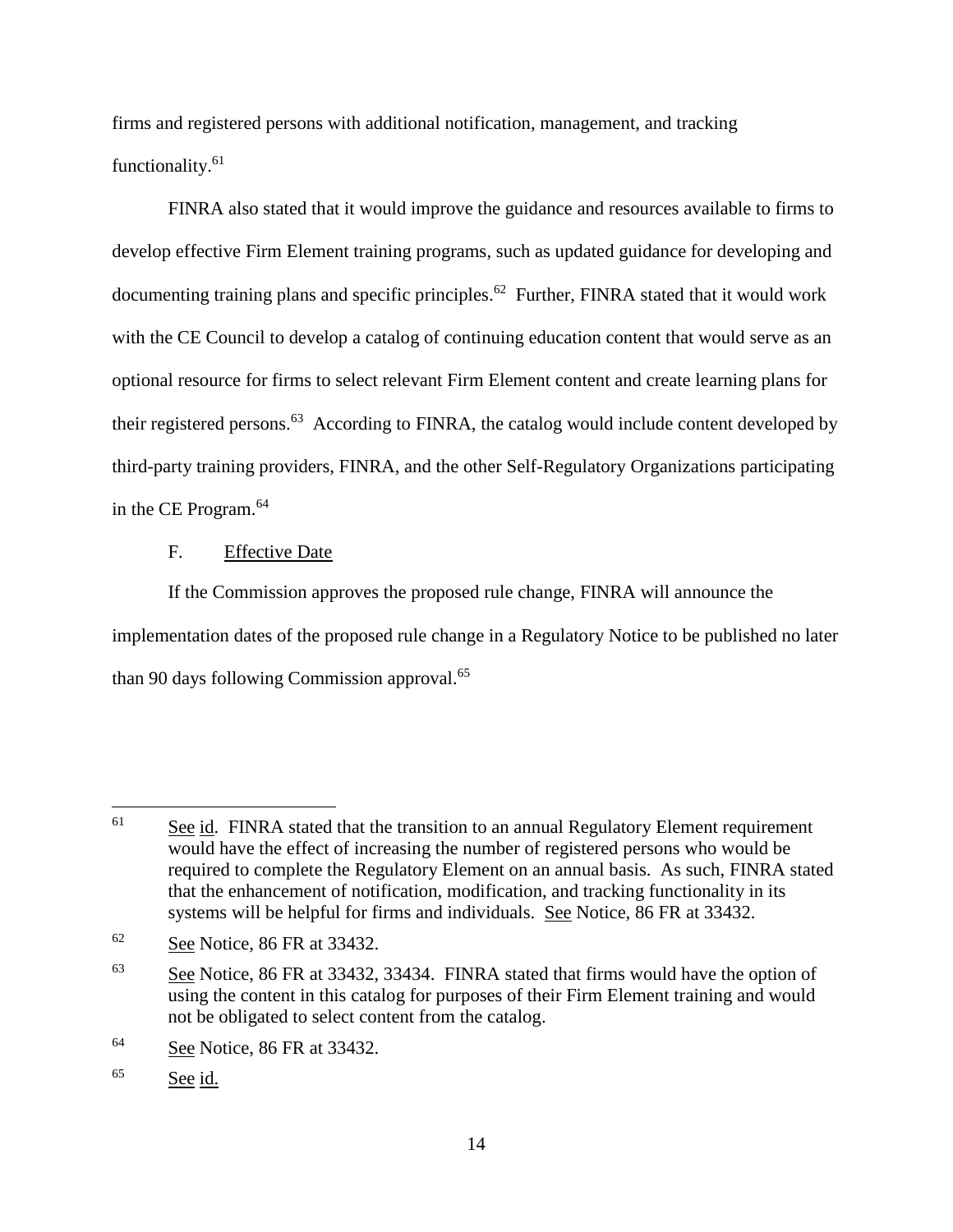### III. Discussion and Commission Findings

After careful review of the proposed rule change, the comment letters, and FINRA's response to the comments, the Commission finds that the proposed rule change is consistent with the requirements of the Exchange Act and the rules and regulations thereunder that are applicable to a national securities association.<sup>66</sup> Specifically, the Commission finds that the proposed rule change is consistent with Section 15A(b)(6) of the Exchange Act, which requires, among other things, that FINRA rules be designed to prevent fraudulent and manipulative acts and practices, to promote just and equitable principles of trade, and, in general, to protect investors and the public interest. 67

#### A. Transition to Annual Regulatory Element for Each Registration Category

As stated above, FINRA is proposing to amend Rule 1240(a) and Rule 1210.07 to require registered persons to complete the Regulatory Element of the CE Program annually by December 31 and to require registered persons to complete the Regulatory Element content that is tailored for each representative or principal registration category that they hold.

Most commenters were supportive of FINRA's proposed rule change.<sup>68</sup> One such commenter stated that it appreciated that member firms would be allowed greater flexibility to

<sup>&</sup>lt;sup>66</sup> In approving this rule change, the Commission has considered the rule's impact on efficiency, competition, and capital formation. See 15 U.S.C. 78c(f).

 $67$  15 U.S.C. 78o-3(b)(6).

<sup>68</sup> See letter from James Rabenstine, Vice President and Chief Compliance Officer, Nationwide Office of the Chief Legal Officer, Nationwide Financial Services, Inc. ("NFS"), dated July 13, 2021 ("NFS Letter"); letter from Lisa Hopkins, NASAA President, General Counsel, and Senior Deputy Commissioner of Securities, West Virginia, NASAA, dated July 14, 2021 ("NASAA Letter"); letter from Kevin Zambrowicz, Managing Director and Associate General Counsel, Securities Industry and Financial Markets Association ("SIFMA"), dated July 14, 2021 ("SIFMA Letter").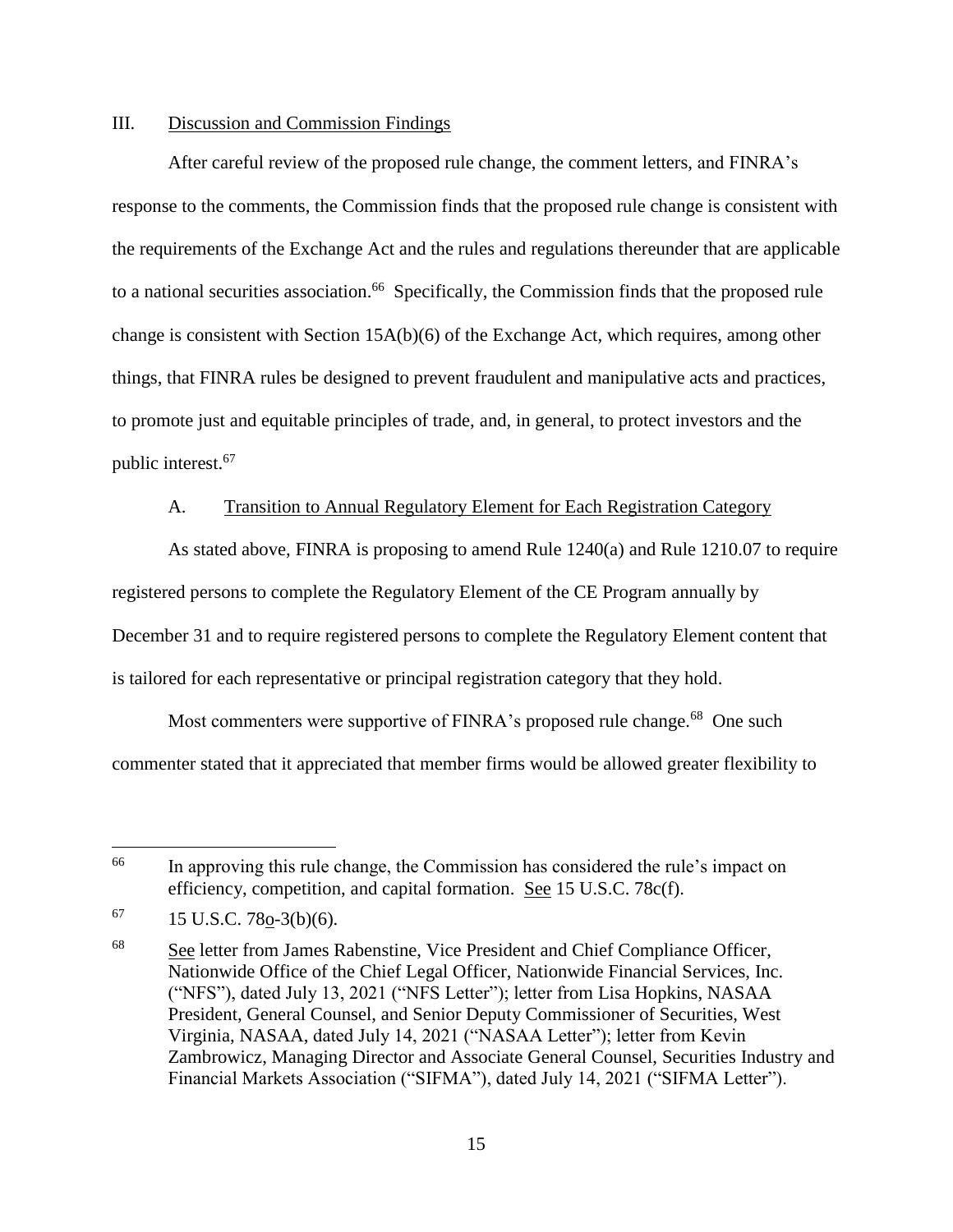administer the Regulatory Element in conjunction with other training requirements.<sup>69</sup> Another cited: (1) the flexibility it would afford in allowing firms to complete training prior to December 31; (2) its availability to individuals via mobile application; and (3) that the proposed Regulatory Element would still require a comparable amount of overall continuing education as it did prior to the proposed rule change.<sup>70</sup>

One commenter, although generally supportive of the proposed rule change, expressed concern that moving to an annual Regulatory Element may increase overall costs and burdens, both for firms and registered persons, associated with an annual increase in required training.<sup>71</sup> The commenter also suggested that the proposed transition from the current three-year cycle to an annual requirement may not be necessary.<sup>72</sup> Alternatively, the commenter suggested that any transition be done in two phases: (1) from three years to two years to determine if its objectives were met; and then  $(2)$  from two years to one year.<sup>73</sup>

<sup>69</sup> See SIFMA Letter at 2.

 $70$  See NFS Letter at 1. The NFS Letter also suggested that it would be helpful for the Regulatory Element topics to be published by October 1 of each year. FINRA stated that it would publish the topics by no later than October 1 of each year in order to provide firms with sufficient time to review the Regulatory Element topics for each upcoming year. See FINRA Letter at 2 n.4.

 $71$  See letter from Brian Egwele, dated July 2, 2021 ("Egwele Letter"). FINRA also identified that the cost of changing to an annual Regulatory Element generally would increase with the number of representatives at a firm and thus would be higher in aggregate at a larger firm. However, FINRA stated that economies of scale likely exist in the application of the proposed requirements such that the average additional cost of implementing this proposal per representative at larger firms would likely be lower than at smaller firms. See Notice, 86 FR at 33435.

 $72$  See Egwele Letter (expressing support for the proposed rule change by stating that, even though the proposed rule change may increase administrative workload and costs, the "price is worth it to remain compliant.").

<sup>73</sup> See Egwele Letter.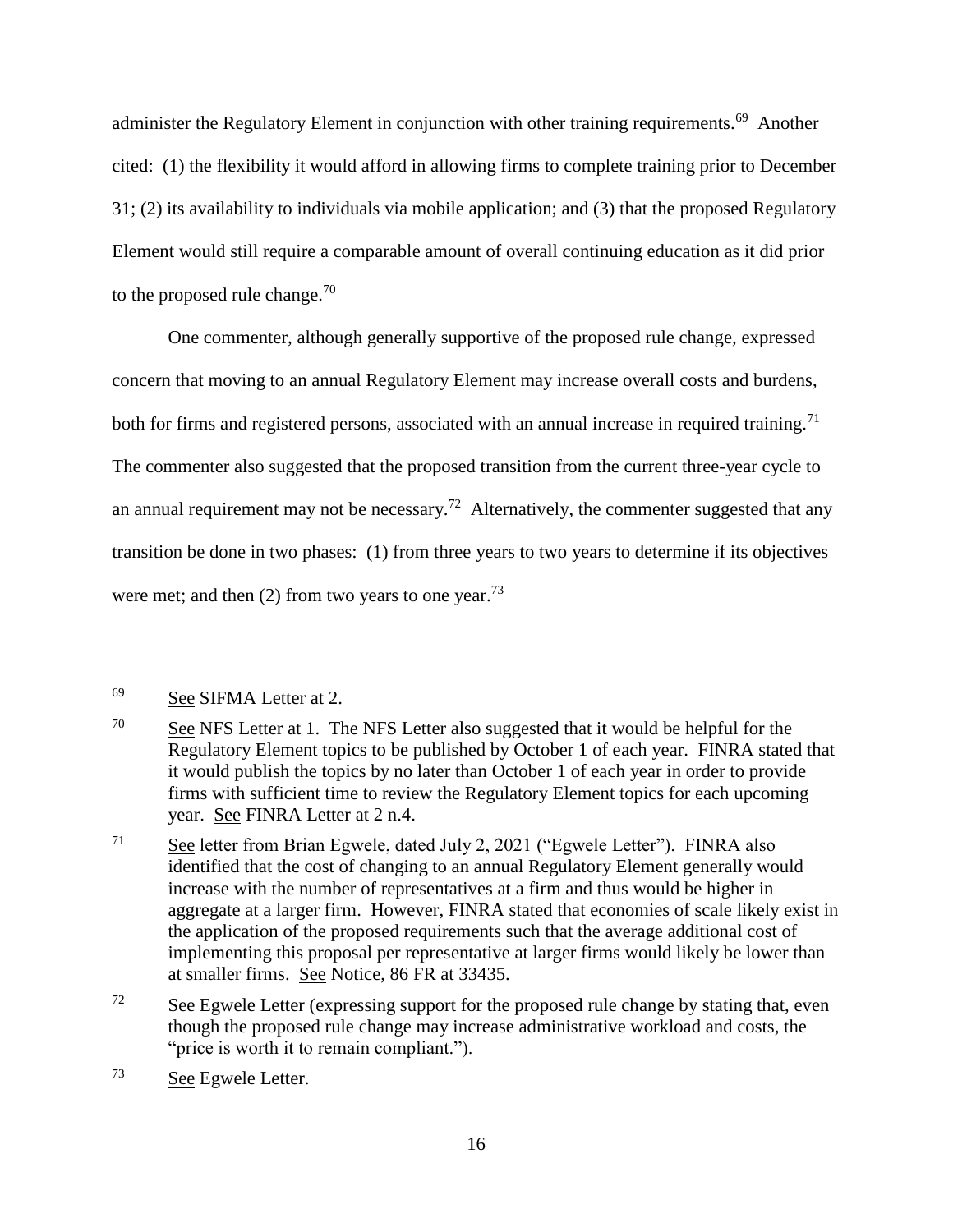In response, FINRA stated that the overall amount of training in a three-year period would remain approximately the same as the amount of training currently undertaken by completing the Regulatory Element once every three years.<sup>74</sup> Additionally, FINRA explained that the impact on individuals from increased training requirements, such as the time commitment associated with those trainings, would be limited in that the overwhelming majority of registered persons only hold a single registration category.<sup>75</sup>

With respect to the commenter's proposed transition period, FINRA responded that it believes that a phased implementation with different timing requirements for any of the proposed components would be overly complex and cause confusion. Additionally, FINRA stated that a phased approach would require more resources and could result in greater costs to keep multiple varying Regulatory Element systems and programs running, including potential additional costs to firms to track and manage differing requirements.<sup>76</sup> For these reasons, FINRA declined to amend the proposed rule change in response to the commenter's concerns.

In addition, one commenter opposed the proposed change to increase the frequency of the Regulatory Element, believing that it would have a disparate impact on members of underrepresented populations who may have more limited access to a broadband or high-speed

<sup>74</sup> See Notice, 86 FR at 33430.

<sup>75</sup> See Notice, 86 FR at 33435. According to FINRA, individuals with more than one registration category account for approximately 35 percent of all registered persons.

<sup>76</sup> See FINRA Letter at 3. FINRA also stated that the proposed rule change includes several interrelated annual Regulatory Element components: (1) annual Regulatory Element content for registered persons; (2) annual Regulatory Element content for non-registered individuals who are participating in the waiver program under FINRA Rule 1210.09; and (3) annual Regulatory Element content for individuals who elect to maintain their qualification status for a terminated registration category. See id.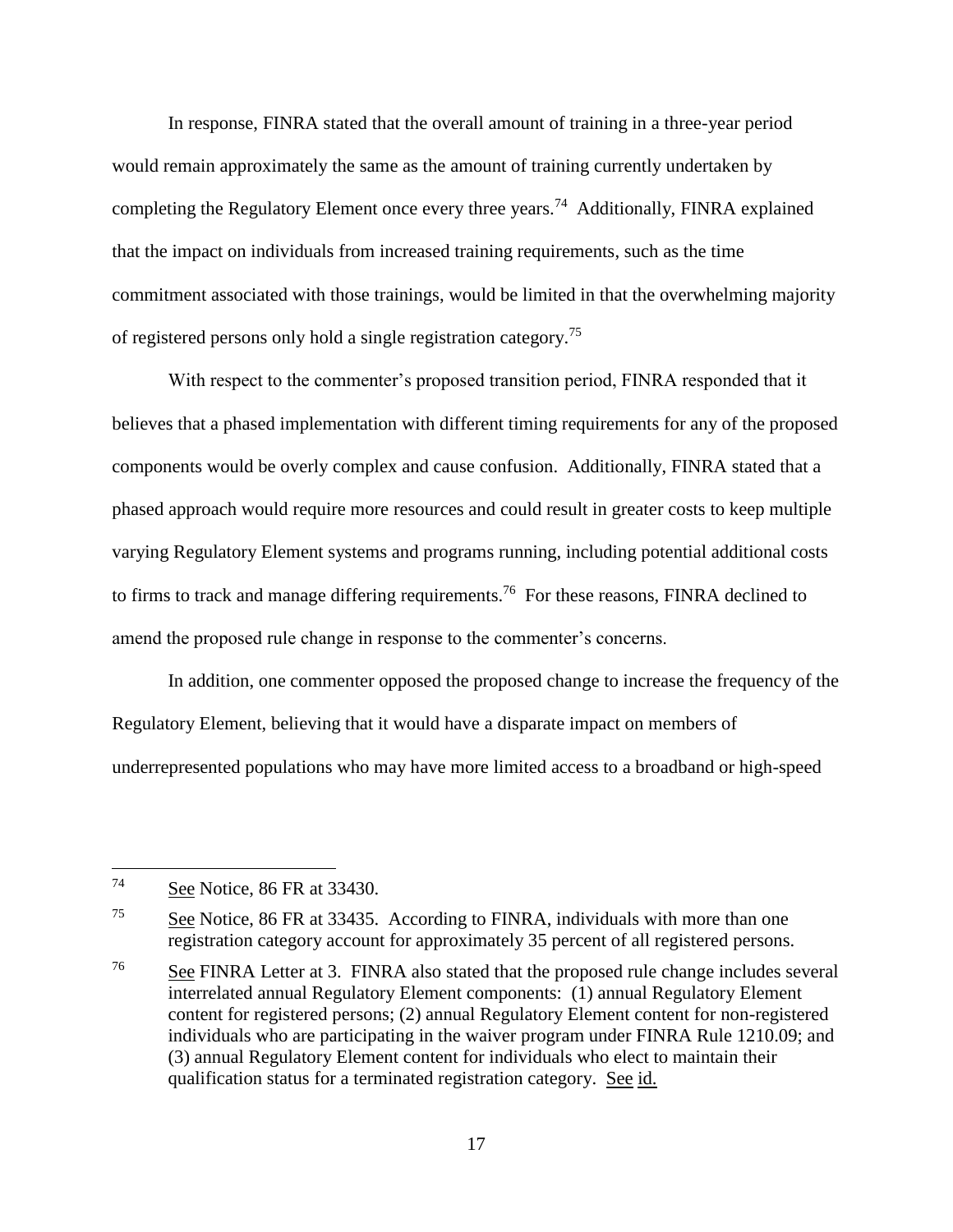internet connection.<sup>77</sup> The commenter also stated that a mobile compatible format may not be adequate for continuing education given that mobile devices may not meet all learning needs, and that potential access and connectivity challenges will also make this an insufficient solution.<sup>78</sup> By contrast, a separate commenter was fully supportive of FINRA making the Regulatory Element available via a mobile-compatible format on the grounds that it would simplify the process for individuals that have terminated their registration and wanted to reenter the industry at some point in their career.<sup>79</sup>

In response, FINRA stated that it specifically tailored the proposed rule change to help meet the individual needs of registered persons and firms.<sup>80</sup> Accordingly, FINRA stated that the Regulatory Element would be designed to deliver content in a manner that is broadly accessible and compatible with the diverse needs of individuals and their learning needs. $81$  In developing the mobile-compatible format, which includes a mobile responsive design, FINRA intends mobile device users to be able to easily, quickly, and intuitively navigate the Regulatory Element

<sup>77</sup> See letter from John Watts, Senior Vice President and Chief Counsel, PFS Investments, Inc. ("PFS"), dated July 15, 2021 ("PFS Letter"). As noted above, the delivery of the Regulatory Element is available through CE Online, which allows individuals to complete the content online at a location of their choosing, including their private residence. See supra note 19. Additionally, FINRA and the CE Council have committed to making the annual Regulatory Element content available to users via a mobile application. See supra note 60.

<sup>78</sup> See id.

<sup>&</sup>lt;sup>79</sup> See NFS Letter at 2 (also expressing support for FINRA's intention to publish learning topics in advance on the grounds that it would be helpful for securities industry professionals).

<sup>80</sup> See FINRA Letter at 3.

<sup>81</sup> See id.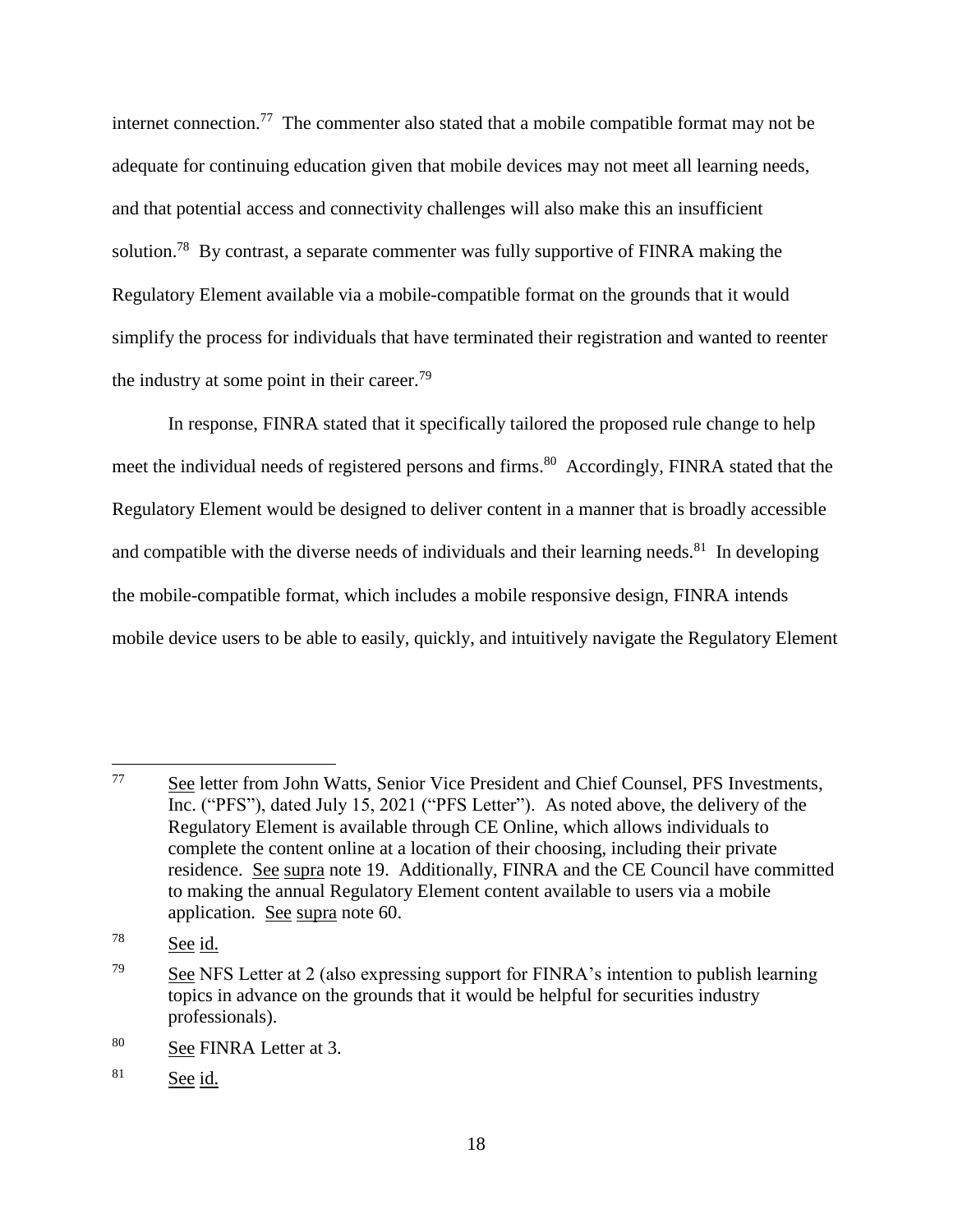content.<sup>82</sup> FINRA has committed to developing the mobile application so that access to the training material and the overall learning experience is engaging and intuitive for users such that it would be a comparable to those taking the training on a desktop. <sup>83</sup> FINRA believes that these enhancements and the availability of mobile compatibility would address the potential access and diversity concerns that the commenter raised.<sup>84</sup> Furthermore, FINRA explained that it has made available in the past, and will continue to do so in the future, additional options for individuals who may need or prefer other solutions to fulfill their Regulatory Element content obligations.<sup>85</sup> For instance, FINRA stated that the Regulatory Element training would also be accessible in other convenient ways, including through a computer or other device at a firm location or on various widely available public and community locations where computer and broadband internet access is available for free.<sup>86</sup> For these reasons, FINRA declined to amend the proposed rule change in response to the commenter's concerns.

The Commission finds that the proposed rule change to move to an annual Regulatory Element training with content tailored to an individual's representative or principal registration categories is designed to protect investors and is in the public interest. The Commission finds that the rule is reasonably designed to minimize the potential adverse impact on firms and their

 $\overline{a}$ 

<sup>85</sup> See FINRA Letter at 4.

 $82$  See FINRA Letter at 4 (FINRA committed to structuring and formatting the Regulatory Element content to ensure that mobile device users have a comparable experience to that of a desktop user even in low bandwidth conditions).

<sup>83</sup> See FINRA Letter at 4.

<sup>&</sup>lt;sup>84</sup> See FINRA Letter at 3-4. Additionally, FINRA stated that it remains committed to understanding specific technology or access needs and to provide potential solutions. See FINRA Letter at 4.

<sup>&</sup>lt;sup>86</sup> See id. FINRA offers individuals the option of completing their Regulatory Element session at test centers in various locations of every state as well as internationally. Id.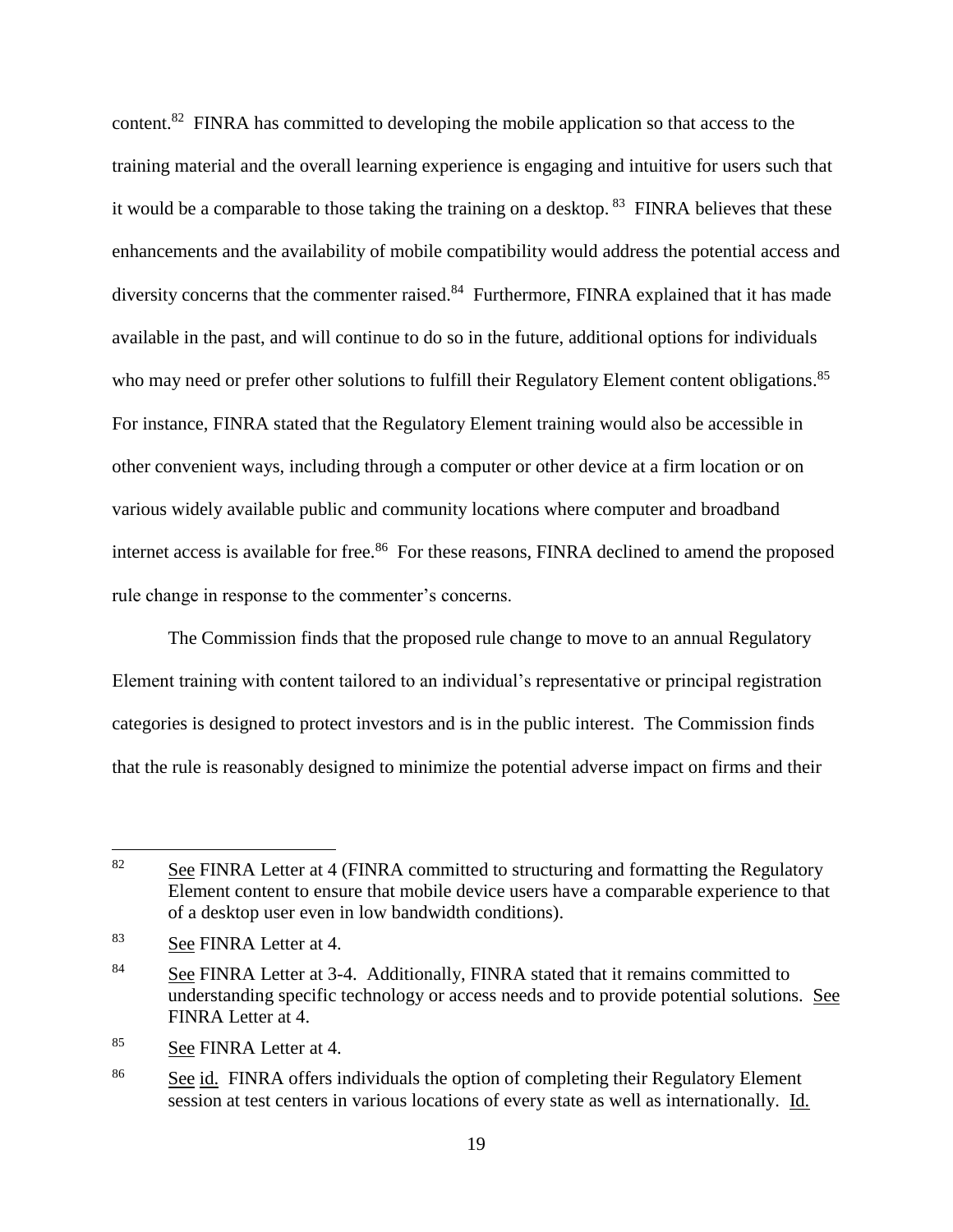registered persons. Furthermore, increasing the timeliness of registered persons' training, as well as the relevance of the training's content by tailoring it to each registration category that they hold, would enhance their education and compliance with their regulatory obligations.

The Commission further finds that a shift to an annual Regulatory Element training is more advantageous when compared to the current CE Program in which some existing registered persons may not receive consistent updated training from regulators on regulatory developments for up to three years. More specifically, transitioning to an annual Regulatory Element requirement, rather than taking a phased approach, should enhance a firm's regulatory compliance, and reduce a firm's overall regulatory risk because of the increased timeliness and relevance of the more tailored content provided through an annual Regulatory Element training. Additionally, the Commission also finds that the proposed rule change would allow firms to maintain some flexibility for administering the annual Regulatory Element given that firms may require their registered persons to complete the annual requirement earlier than December 31 each year so as to coincide with other training requirements. The Commission also finds that FINRA has reasonably determined that its proposed mobile accessibility would provide a flexible, accessible, and effective learning experience for users who choose to access the Regulatory Element through mobile technology. The proposed mobile application compatibility would also likely allow for a more diverse candidate pool by allowing individuals to reenter or remain in the workforce if they have previously completed the required examinations and have already proven themselves worthy, as suggested by a commenter. $87$  Moreover, to the extent registered persons need or prefer an alternative to mobile compatibility to fulfill their Regulatory Element obligations, FINRA is committed to making alternative options available. As outlined

87 See NFS Letter at 2.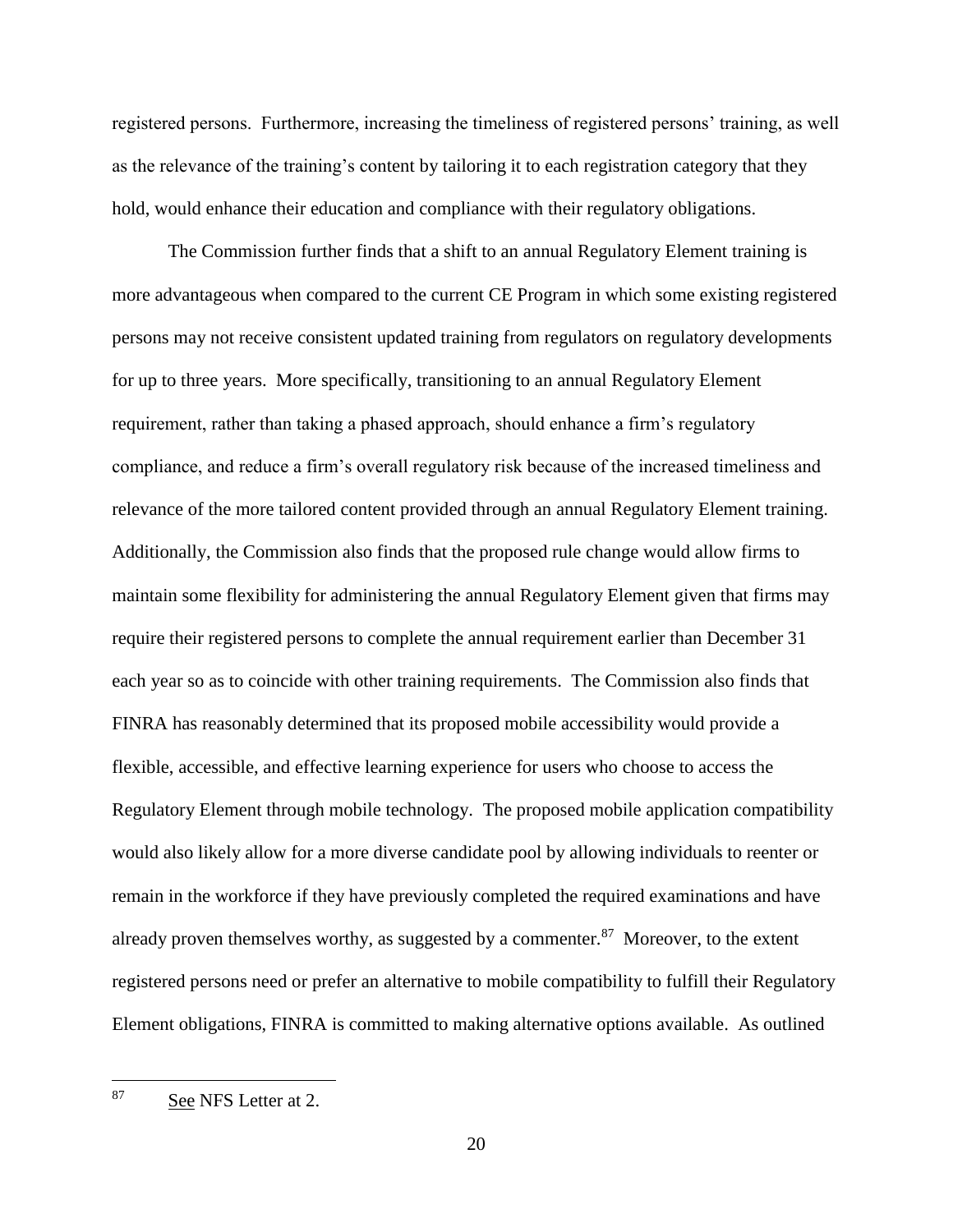above, these additional options include widely-available test centers as well as public and community locations where computer and broadband access is available for free. The Commission finds that FINRA has provided reasonable solutions to address commenter concerns on accessibility.

Accordingly, for the reasons set forth above, the Commission finds that the proposed rule change is designed to protect investors and is in the public interest.

# B. Recognition of Other Training Requirements for Firm Element and Extension of Firm Element Training to All Registered Persons

As stated above, FINRA's proposed rule change would amend Rule 1240(b) to allow for recognition of the successful completion of existing firm training programs relating to the AML compliance program and the annual compliance meeting toward satisfying an individual's annual Firm Element requirement. The proposed rule change would also amend the rule to extend the Firm Element training requirement to all registered persons, including individuals who maintain solely a permissive registration consistent with Rule 1210.02, thereby further aligning the Firm Element requirement with other broadly-based training requirements.

A number of commenters addressed the Firm Element training component of FINRA's proposed rule change. Most commenters supported allowing the Firm Element to recognize a firm's AML compliance training and annual compliance meeting as fulfilling that requirement.<sup>88</sup> One commenter stated that it appreciated that the Firm Element would recognize other trainings that members provide to their registered persons.<sup>89</sup> Another commenter supported this proposal because (1) requiring training to cover "topics related to the role, activities or responsibilities of

<sup>&</sup>lt;sup>88</sup> See NFS Letter at 1; SIFMA Letter at 2; NASAA Letter at 1-2.

<sup>89</sup> See SIFMA Letter at 2.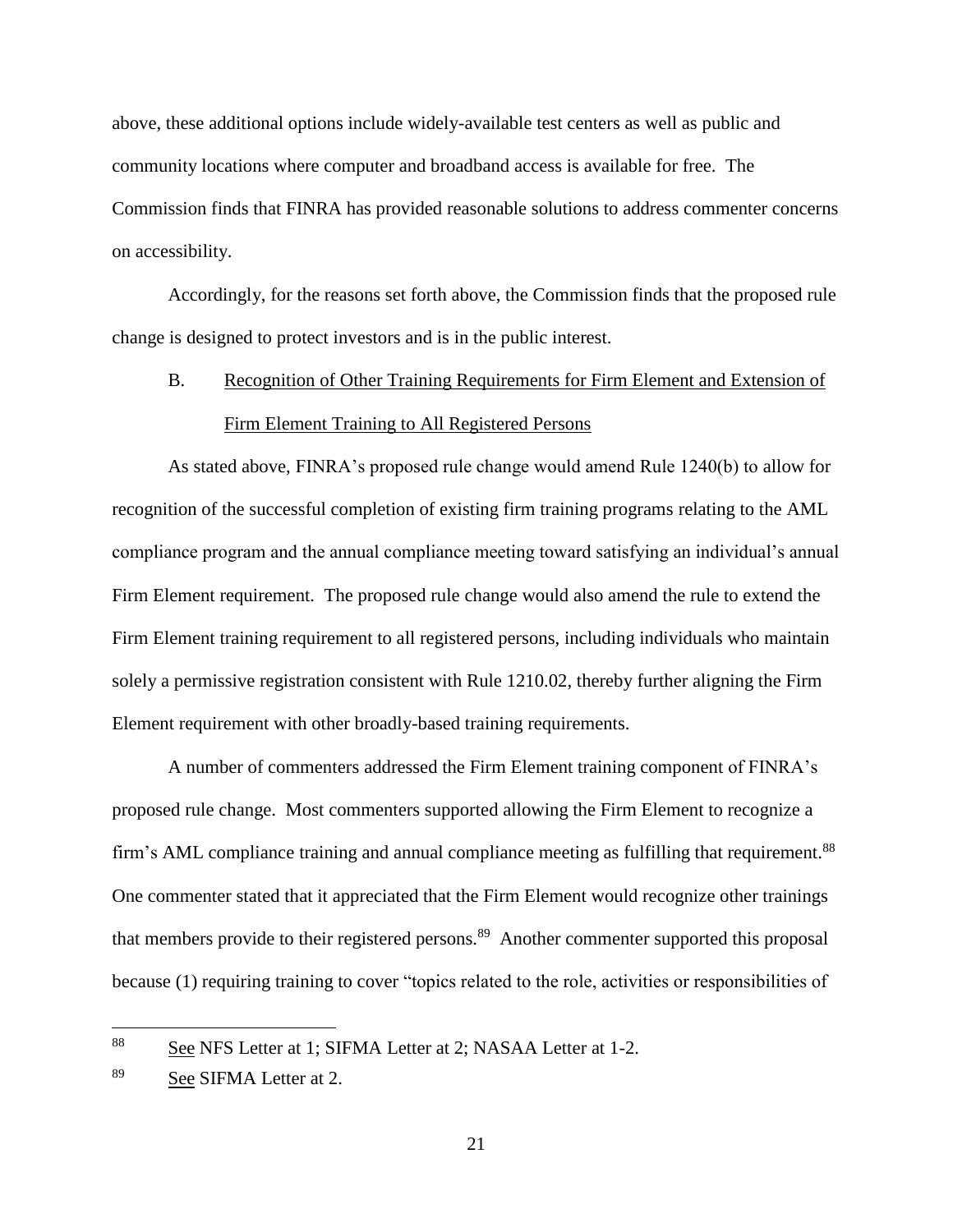the registered person<sup>"90</sup> and (2) requiring members to develop written training plans that are evaluated annually<sup>91</sup> should mitigate any concerns that AML compliance and annual compliance meeting trainings would simply be substituted for more tailored training requirements.<sup>92</sup>

One commenter stated, however, that a firm's annual needs analysis and written training plan should not need to be recompleted every year if the firm has not changed business models.  $93$ Additionally, the commenter recommended that FINRA consider making the Regulatory Element training the primary, if not the sole means, by which securities industry personnel are made aware of important rules and issues.<sup>94</sup>

In response, FINRA stated that the Firm Element, which is firm-specific and may vary from firm-to-firm, is a necessary component of the CE Program, complementing the Regulatory Element, which ensures that registered persons receive uniform and comprehensive training from regulators on regulatory developments.<sup>95</sup> Similarly, FINRA stated that even if a firm's business model has not changed, the regulatory or industry developments that may have taken place still necessitate an annual needs analysis to account for changes in addressing products, services, or strategies offered by the firm.<sup>96</sup> For these reasons, FINRA declined to amend the proposed rule change to eliminate the Firm Element component of its CE Program in response to the commenter's concerns.

<sup>&</sup>lt;sup>90</sup> Proposed Rule  $1240(b)(2)(B)$ .

<sup>&</sup>lt;sup>91</sup> See proposed Rule  $1240(b)(2)(A)$ .

<sup>&</sup>lt;sup>92</sup> See NASAA Letter at 1-2.

<sup>&</sup>lt;sup>93</sup> See Letter from Anonymous, dated July 1, 2021 ("Anonymous Letter").

<sup>94</sup> See Anonymous Letter.

<sup>&</sup>lt;sup>95</sup> See FINRA Letter at 5.

<sup>96</sup> See id.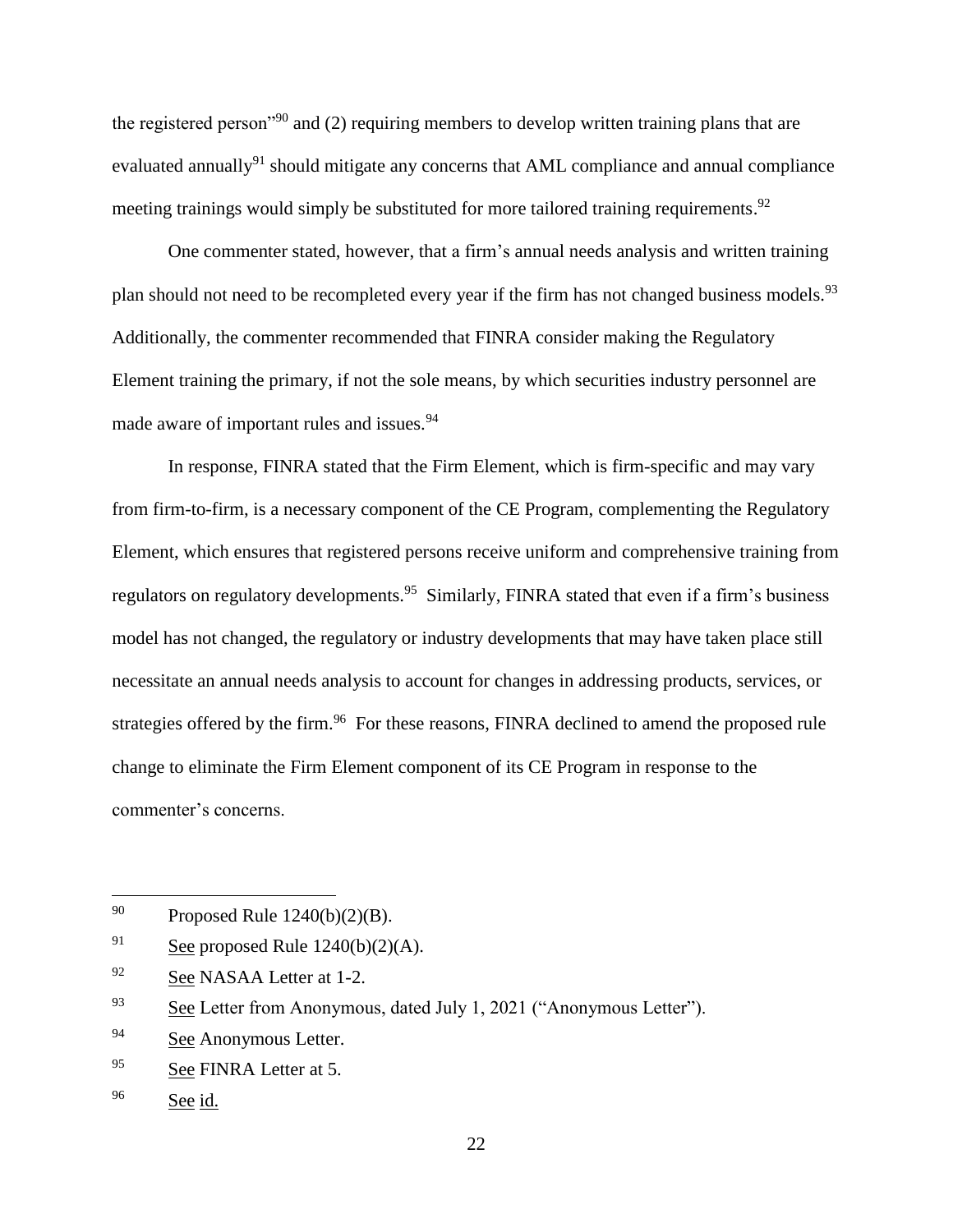The Commission finds that proposed Rule 1240(b), which expressly allows firms to consider training relating to their AML compliance program and the annual compliance meeting toward satisfying an individual's annual Firm Element requirement, combined with the proposed rule's provision to extend the Firm Element requirement to all registered persons, reasonably aligns the Firm Element requirement with other required training.

The proposed rule change would allow firms to satisfy the Firm Element requirement with important, pre-existing AML compliance training and annual compliance meetings, which should reduce otherwise duplicative training programs for firms. In addition, extending the Firm Element requirement to all registered persons at the firm, including those with permissive registrations, would also help to ensure a better trained and more compliant securities workforce, which is to the advantage of the investing public. Furthermore, the Commission finds that FINRA's determination to retain the Firm Element of its CE program and the obligation that firms conduct an annual needs analysis and written training plan, even in the absence of any new regulatory or industry developments year-to-year, is reasonable.<sup>97</sup> For these reasons, the Commission finds that the proposed rule change is designed to protect investors and is in the public interest.

#### C. Maintenance of Qualification after Termination of Registration

As stated above, subject to certain conditions, proposed Rule 1240(c), and Supplementary Material .01 and .02 to Rule 1240, would provide eligible individuals who terminate any of their representative or principal registrations the option of maintaining their qualification for any of

<sup>97</sup> See id.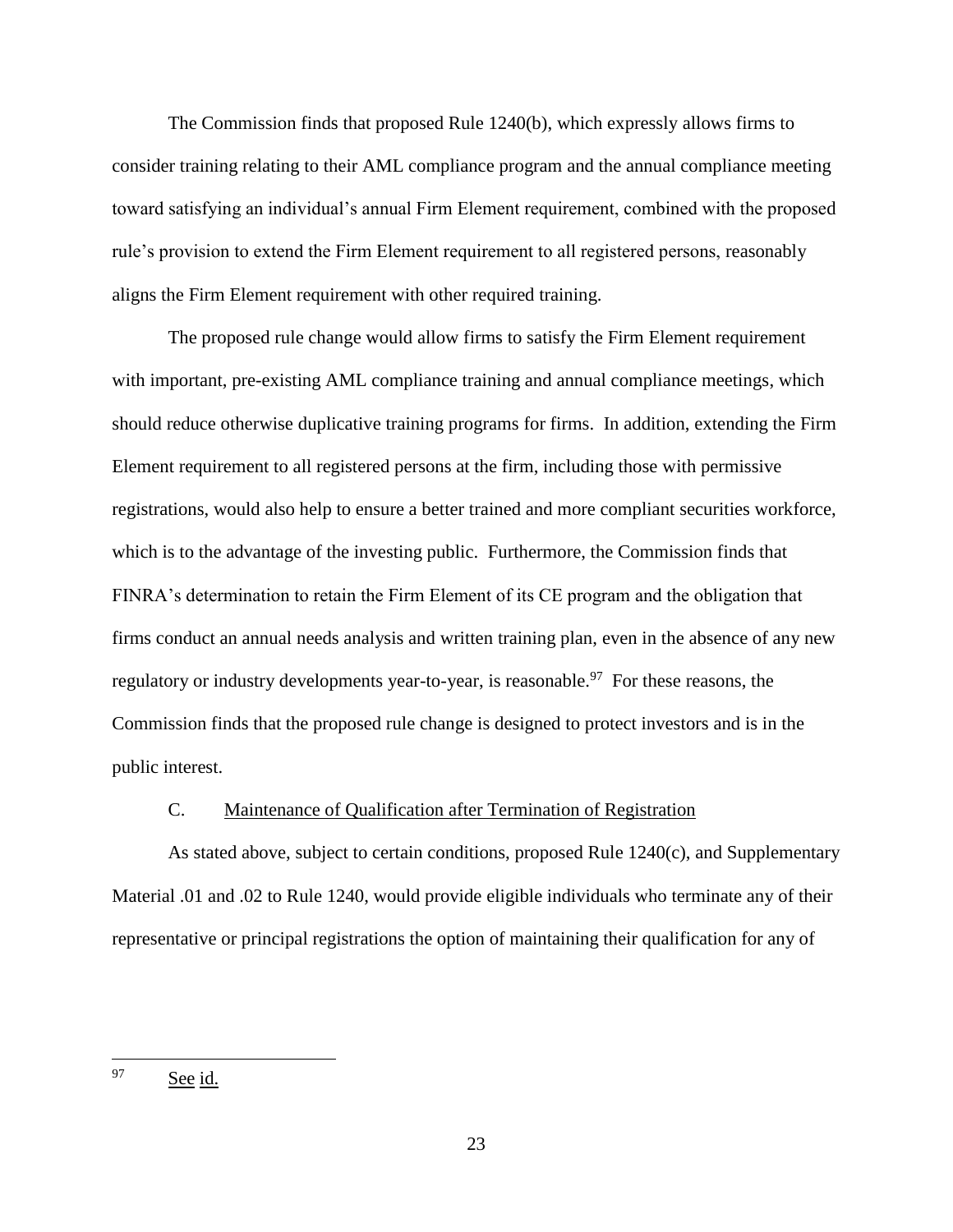their terminated registrations for up to five years without having to requalify by examination or having to obtain an examination waiver by completing continuing education.<sup>98</sup>

Most commenters expressed overall support for FINRA's proposal to allow registered persons to maintain their qualifications for up to five years through continuing education without the need for reexamination after termination of a registration.<sup>99</sup> One commenter stated that the proposed change is one step in the process to achieving greater diversity and inclusion in the securities industry by reducing unnecessary barriers to reentry.<sup>100</sup>

Several commenters, however, expressed a preference for a longer period of time that an individual could maintain their qualifications following termination of a registration, instead of the five-year period that FINRA proposed.<sup>101</sup> One of those commenters strongly supported this aspect of the proposal as a welcome and necessary improvement to continuing education, but preferred a seven-year period of time to maintain qualifications so as to more closely align with the existing seven-year period in the FSAWP program.<sup>102</sup> Other commenters suggested that a seven-year period would be ideal in order to further enhance the diversity benefits of this

<sup>98</sup> See proposed Rule 1240(c) and Supplementary Material .01 and .02 to Rule 1240. See also Notice, 86 FR at 33430.

<sup>&</sup>lt;sup>99</sup> See SIFMA Letter at 2; NASAA Letter at 2; NFS Letter at 2; letter from Frederick Greene, Executive Vice President, Woodforest Wealth Strategies, dated July 11, 2021 ("Woodforest Letter"); letter from Carrie Chelko, Chief Compliance Officer, Fidelity Investments, dated July 14, 2021 ("Fidelity Letter"); and letter from Howard Spindel, Senior Managing Director, Integrated Solutions, dated July 14, 2021 ("Integrated Letter").

<sup>100</sup> See SIFMA Letter at 2.

<sup>&</sup>lt;sup>101</sup> See Fidelity Letter at 2; Integrated Letter at 2-3; NFS Letter at 2; and Woodforest Letter at 1.

<sup>&</sup>lt;sup>102</sup> See Fidelity Letter at 2.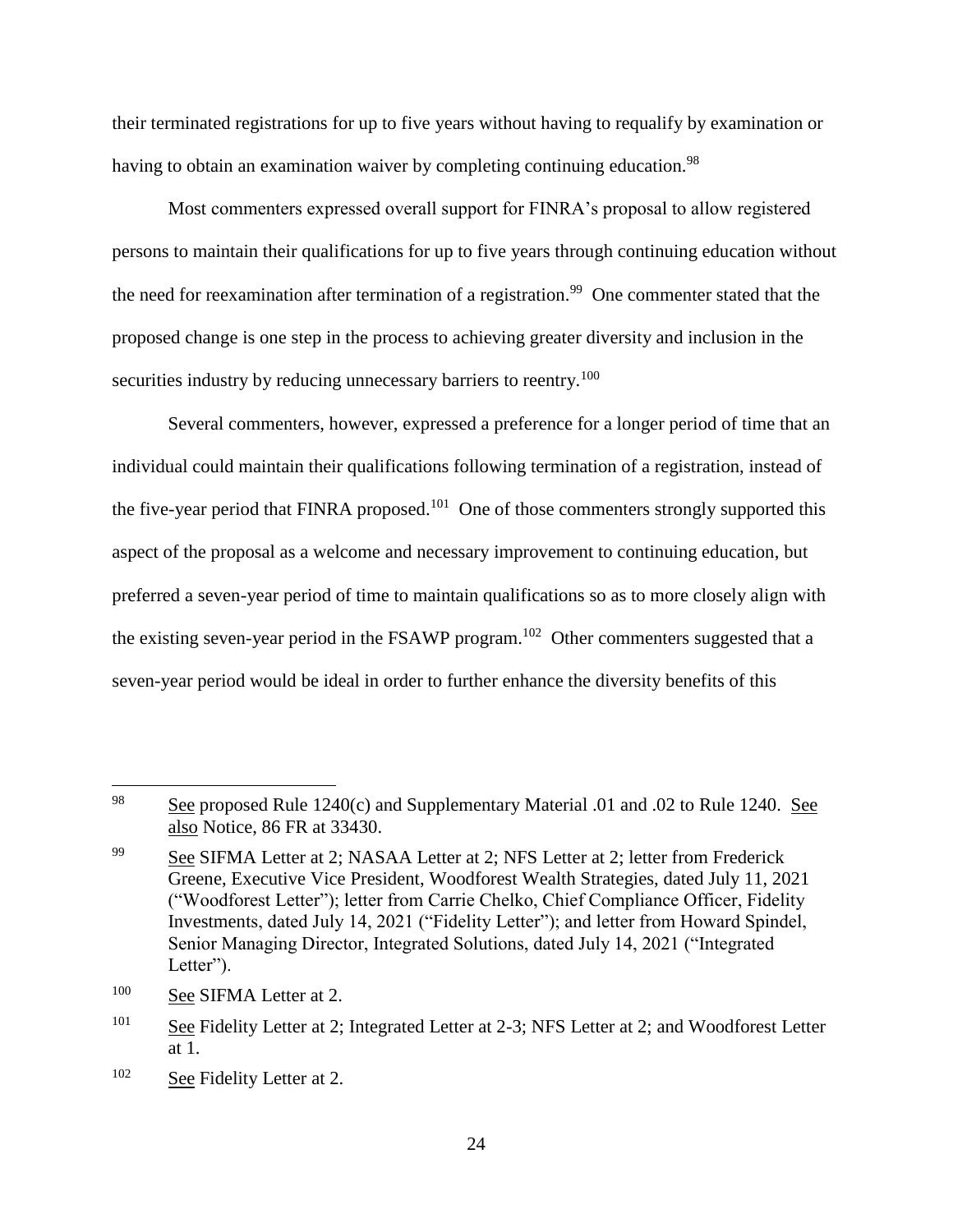proposed rule change.<sup>103</sup> Another commenter supported a longer period to maintain qualifications, especially for individuals who are active within the securities industry in a nonregistered capacity who could be "grandfathered in" rather than needing to go through a waiver process that the commenter described as "onerous" and "subjective."<sup>104</sup>

In response, FINRA stated that it believes the proposed participation period of up to five years would serve the diversity and inclusion goals of the proposed rule change while still providing the appropriate level of training for registered persons and protection for investors.<sup>105</sup> In particular, FINRA believes that this proposal would help attract and retain a broader, more diverse population of individuals to the securities industry by offering a program that is

<sup>103</sup> See NFS Letter at 2; Woodforest Letter at 1-2. Additionally, the Woodforest Letter suggested that individuals availing themselves of this program should be required to complete at least the minimum Firm Element requirement, including training on ethics, AML, regulations, and products and, if applicable, additional continuing education relating to supervisory functions. In response, FINRA stated that the continuing education content for individuals who elect the proposed option would consist of a combination of Regulatory Element content and content selected by FINRA and the CE Council from the Firm Element content catalog. According to FINRA, that content would correspond to the registration category, including any supervisory or principal registration category, for which individuals wish to maintain their qualifications. In addition, FINRA stated that the content selected from the Firm Element content catalog would be based on the minimum standards for Firm Element training, including training in professional responsibility. See FINRA Letter at 6. Commenters were supportive of the content catalog, stating that it would enable more timely and increased awareness that would enhance customer protection, for example, by providing relevant information regarding, among other things, trends in retail investor trading, regulatory rule changes, and cybersecurity. See NASAA Letter at 1. See also Fidelity Letter at 1.

<sup>104</sup> See Integrated Letter at 2-3.

<sup>&</sup>lt;sup>105</sup> See FINRA Letter at 6. See also Notice, 86 FR at 33435 (explaining that FINRA believes a length of five years could achieve the main goals and anticipated benefits of the proposed changes to the CE Program. FINRA further stated that a seven-year period may not best protect investors and that a five-year period may better mitigate the impact of differences with state licensing requirements.).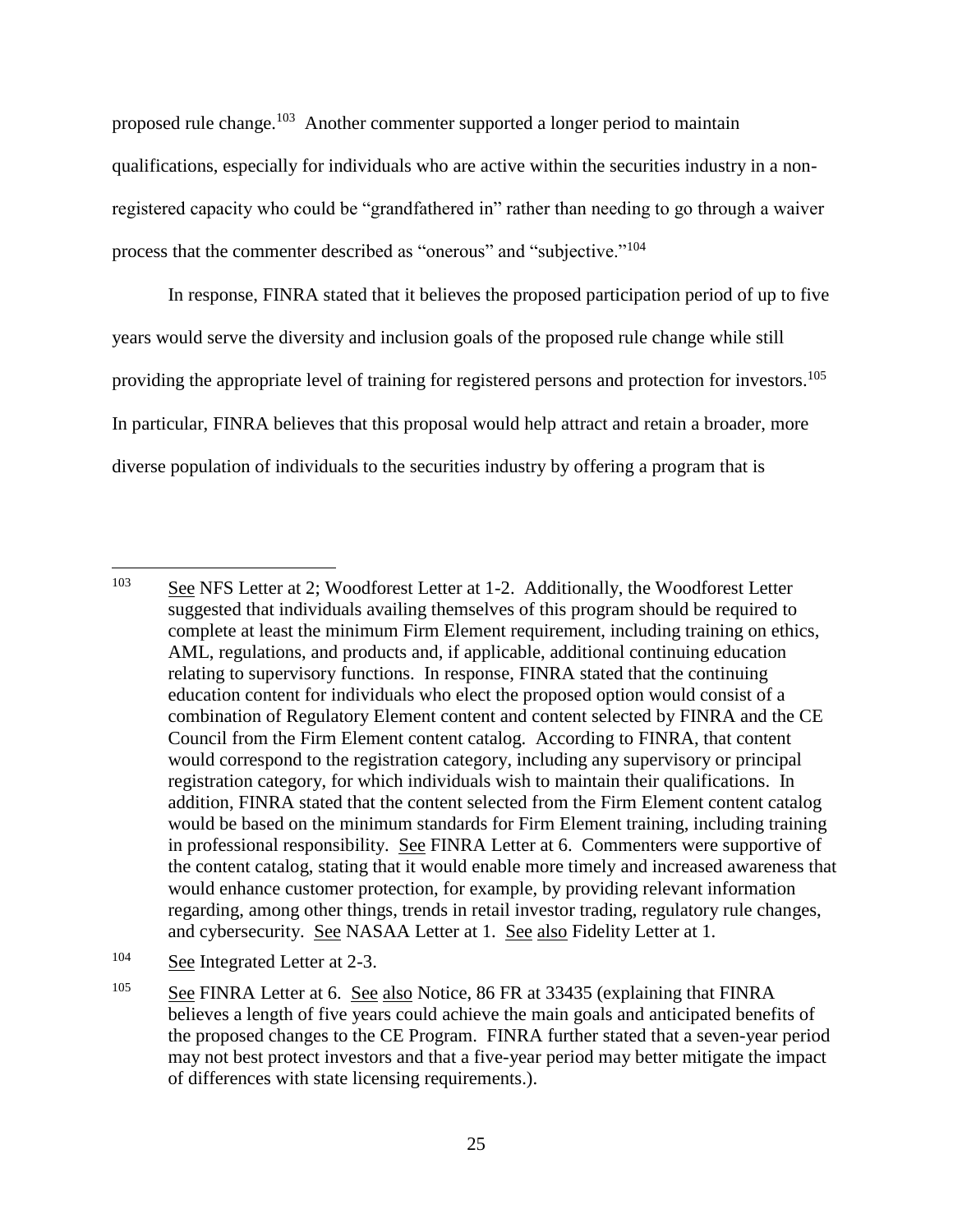sufficiently flexible to meet the individual needs of registered persons and firms.<sup>106</sup> Moreover, FINRA believes that limiting this option to five years would help ensure that individuals' knowledge of the industry does not become outdated.<sup>107</sup>

FINRA also stated, however, that the proposed five-year maintenance option is not intended to address every situation in which an individual terminates a registration and subsequently decides to reregister.<sup>108</sup> FINRA explained it has always provided an individual who continues to work in the securities industry or a field ancillary to the securities industry the ability to request an examination waiver following a significant absence from a registered role or function.<sup>109</sup> For the above reasons, FINRA believes that the proposed new five-year maintenance period is appropriate.<sup>110</sup>

Although FINRA declined to amend the participation period at this time, FINRA stated that it would continue to monitor the efficacy of the proposed CE Program, which will include a review of the participation period.<sup>111</sup>

One commenter, although supporting the proposed rule change, also suggested that, if the rule change is adopted, FINRA should enhance CRD to allow states that have not revised existing regulations to efficiently process registration applications of persons who maintain their

<sup>&</sup>lt;sup>106</sup> See FINRA Letter at 3.

<sup>&</sup>lt;sup>107</sup> See Notice, 86 FR at 33435-36.

<sup>&</sup>lt;sup>108</sup> See FINRA Letter at 6.

<sup>&</sup>lt;sup>109</sup> See id. FINRA further stated that in determining whether to grant a waiver in such cases, FINRA expressly considers whether the individual was previously registered, and for how long relative to the duration of time that the individual has been unregistered. FINRA also explained that it considers whether the individual worked in a field ancillary to the securities industry, and for how long, while unregistered. See id.

<sup>110</sup> See FINRA Letter at 6.

<sup>111</sup> See Notice, 86 FR at 33431.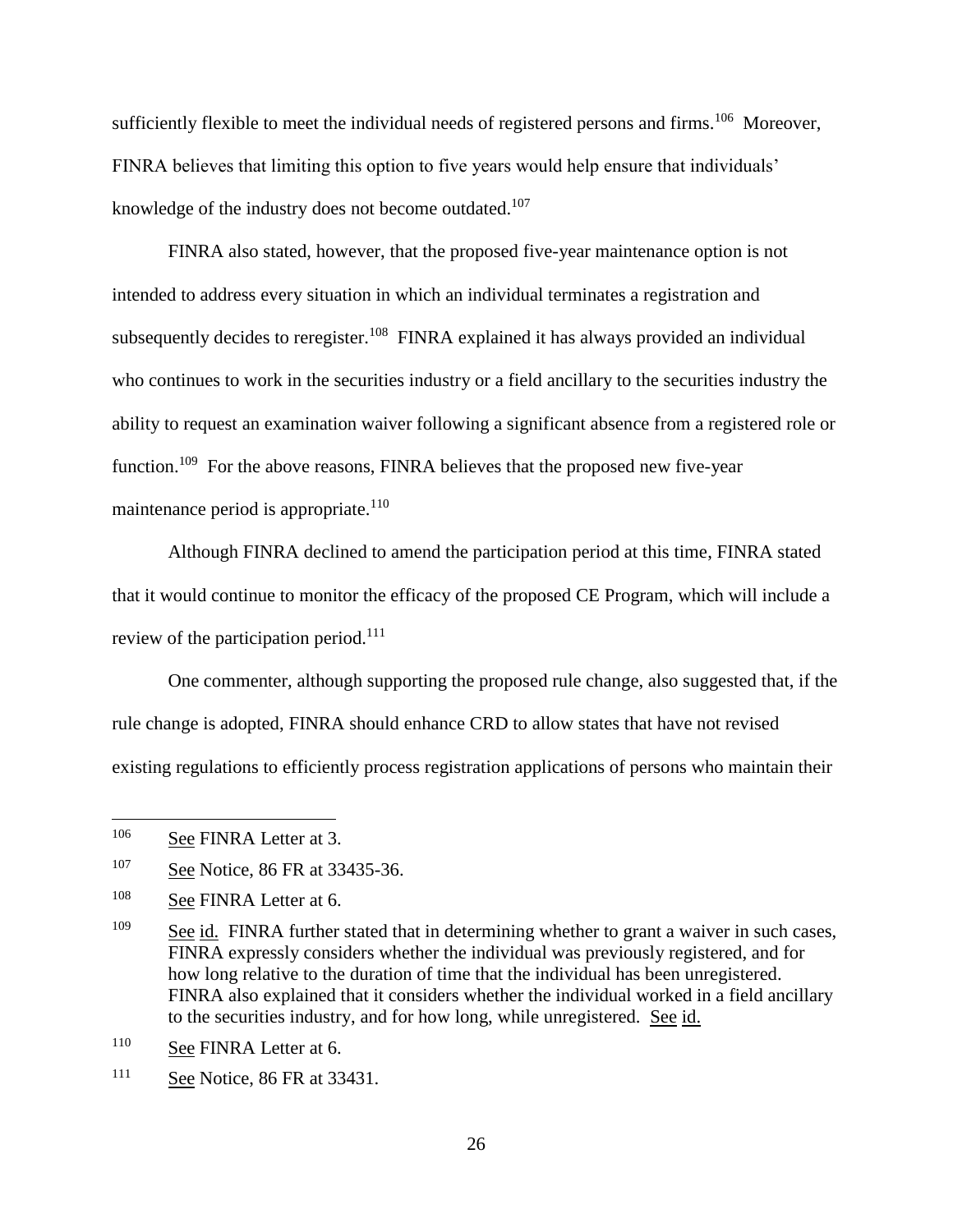qualifications beyond two years.<sup>112</sup> In response, FINRA recognized the benefits to the industry of having further alignment between FINRA qualification requirements and state licensing requirements.<sup>113</sup> Thus, FINRA stated that it would work with NASAA and state regulators to provide for an appropriate process and system to allow states to track and process registration requests for individuals operating under the two- or five-year examination provisions.<sup>114</sup>

The Commission finds that FINRA's proposed Rule 1240(c), and proposed Supplementary Material .01 and .02 to Rule 1240, is in the public interest and would protect investors because it would, among other things, help enhance the education of registered persons and their compliance with their regulatory obligations, thus reducing regulatory risk. In particular, by providing a means for individuals to maintain their qualifications after termination of a registration for a longer period of time, the proposed rule change would aid the securities industry in attracting and retaining a more diverse workforce. Additionally, this proposed rule change would provide registered persons with increased flexibility to manage significant life events, including professional changes and development (such as pursuing educational goals, a career change to a role in the firm that is not part of the broker-dealer, working overseas for an extended period due to a career change or an attempt at a different career path) or personal life events (such as birth or adoption of a child, unexpected loss in the family or relocation due to family needs). In addition, the Commission finds that FINRA's decision to choose five years as the time period for maintaining qualifications after termination of a registration, while also continuing to monitor the efficacy of the proposed CE Program, is reasonable.

<sup>&</sup>lt;sup>112</sup> See NASAA Letter at 2.

<sup>113</sup> See FINRA Letter at 6.

<sup>114</sup> See FINRA Letter at 5-6.